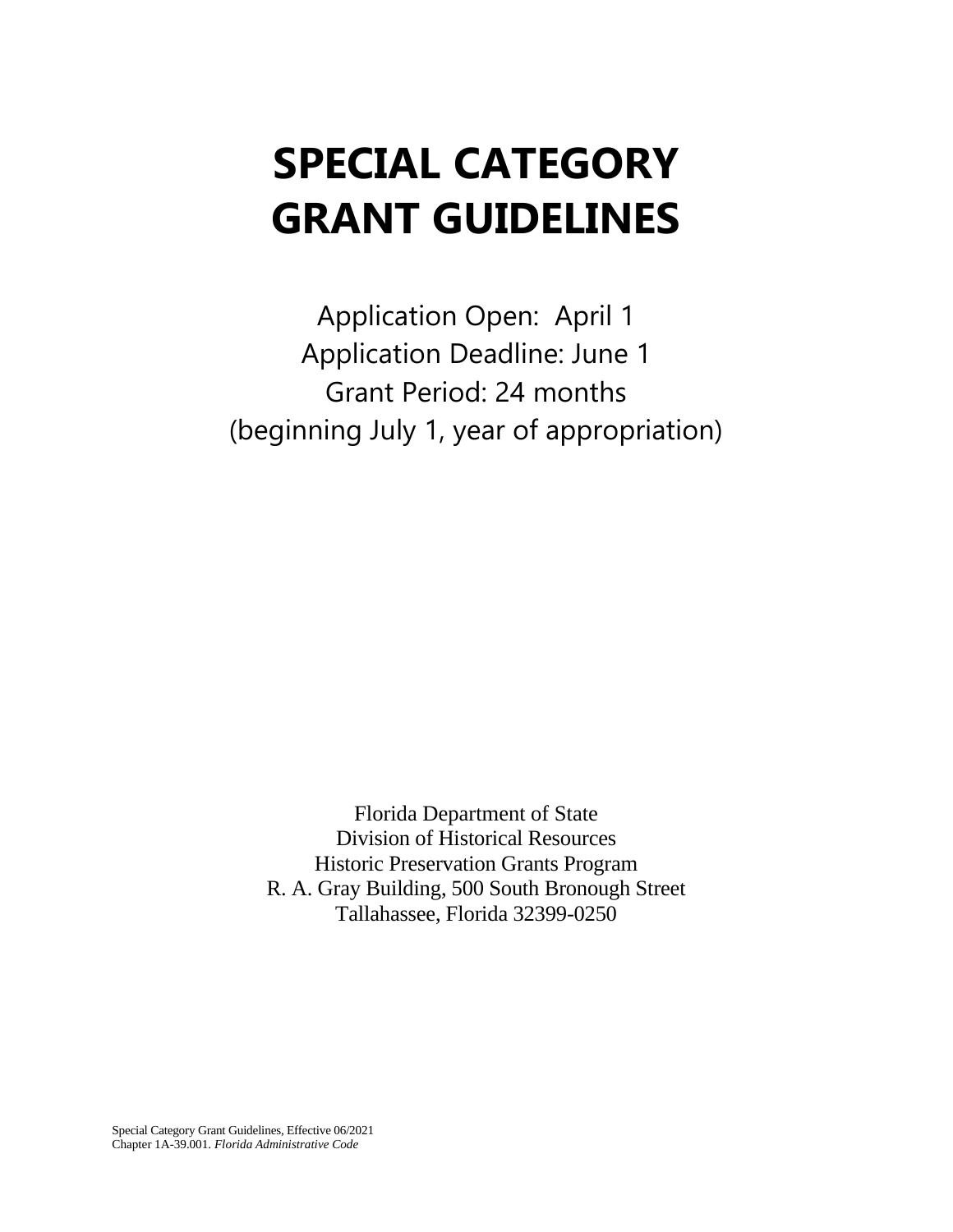# **Application Submission**

Applications must be submitted on or before June 1.

Applications must be submitted on the DOS Grants System at dosgrants.com.

# **For Assistance and Information**

| <b>Name</b>                       | Title                                                      | Email                             |
|-----------------------------------|------------------------------------------------------------|-----------------------------------|
| Timothy<br>Knoepke                | Supervisor, Historic Preservation<br><b>Grants Program</b> | Timothy.Knoepke@dos.myflorida.com |
| <b>DHR</b> Grants<br><b>Staff</b> | <b>Historic Preservation Grants</b><br><b>Specialists</b>  | DHRGrants@dos.myflorida.com       |

These Guidelines are also available electronically at:

http://dos.myflorida.com/historical/grants/special-category-grants/ and can be made available in alternative format.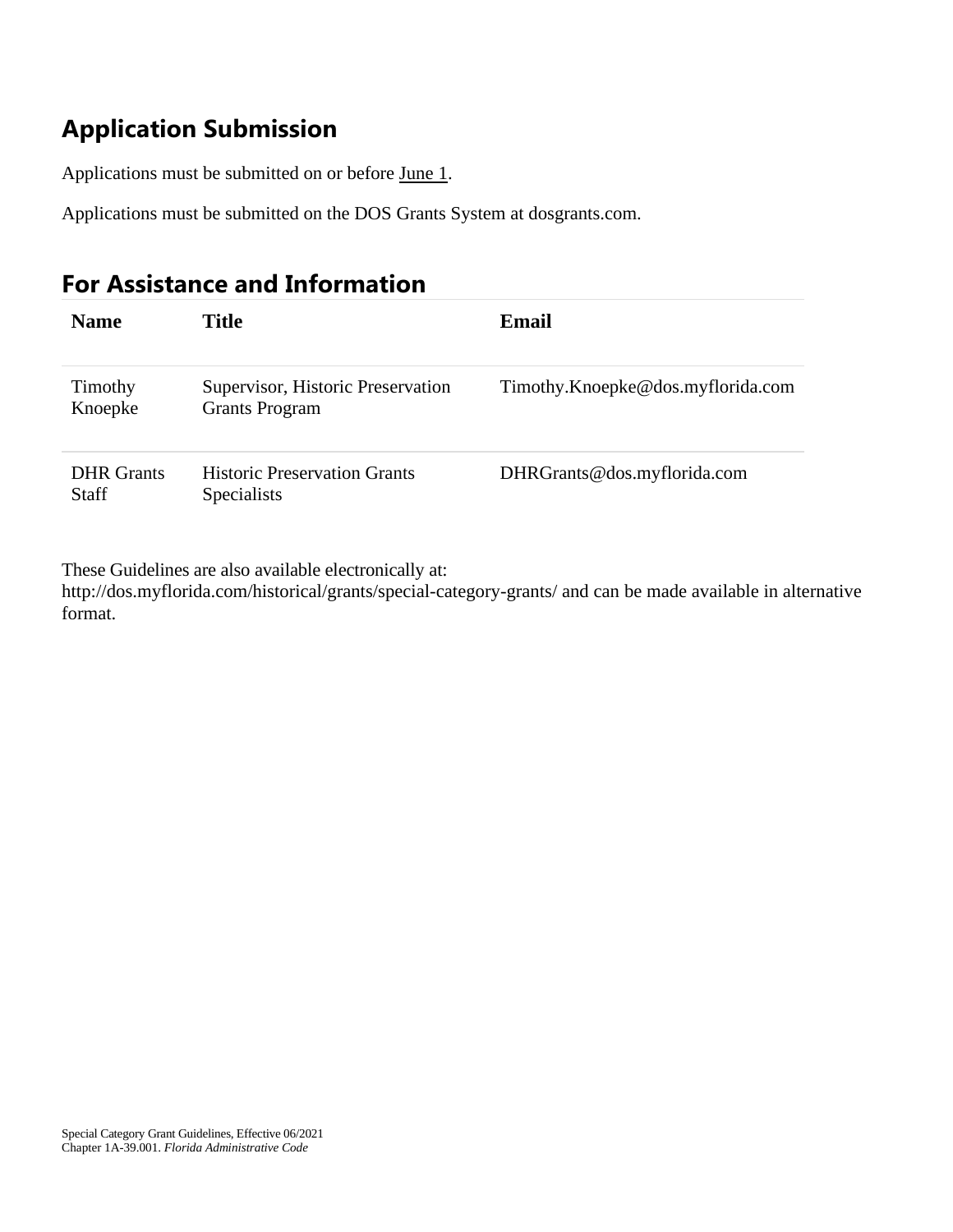# **TABLE OF CONTENTS**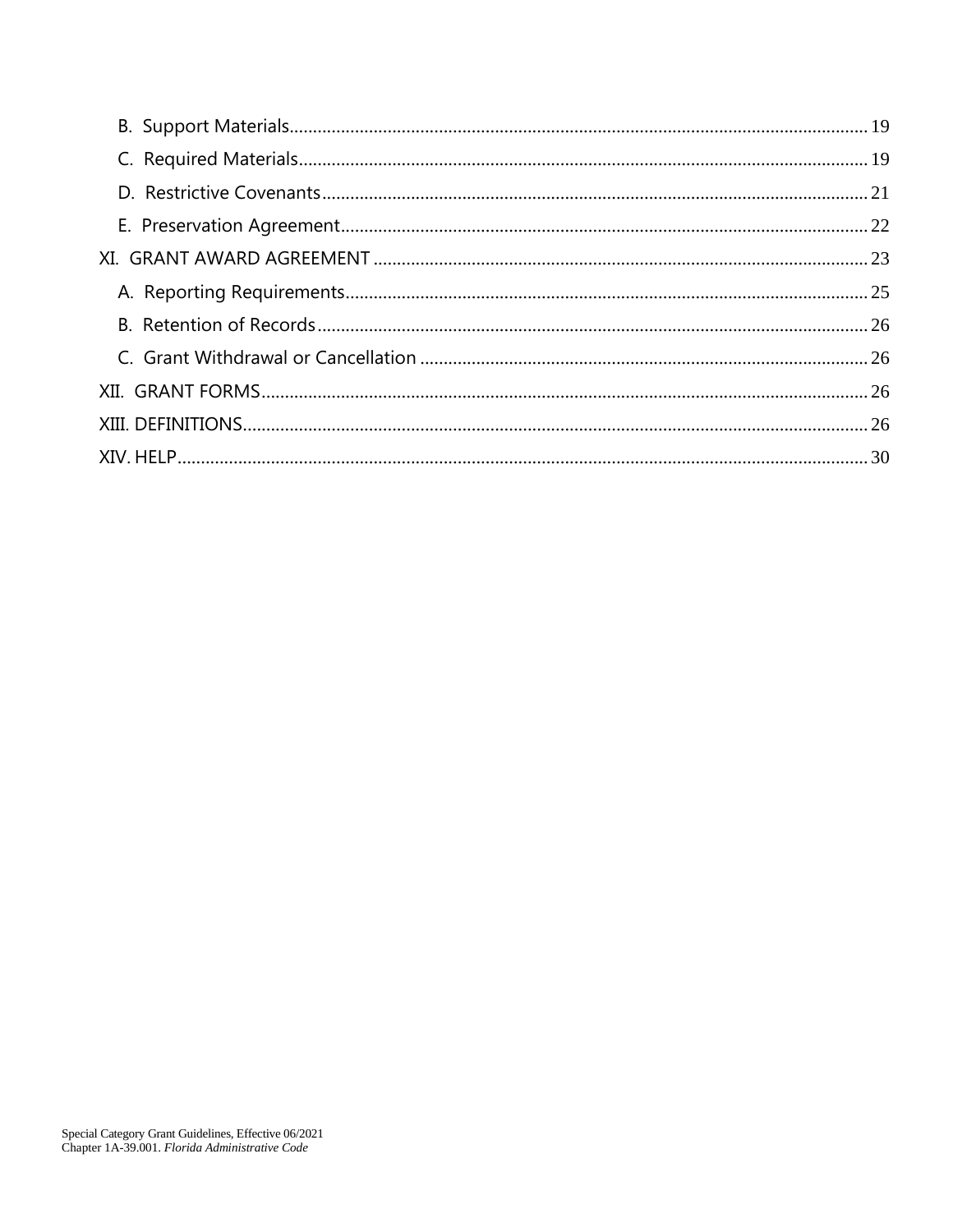# <span id="page-4-0"></span>**I. INTRODUCTION**

The Department of State, Division of Historical Resources, provides State and Federal funds for historic preservation. The purpose of this program is to provide funding to assist major local, regional and state-wide efforts to preserve significant historic and archaeological resources, to assist major archaeological excavations or research projects and assist in the development and fabrication of major museum exhibits that will promote knowledge and appreciation of the history of Florida. The program does not fund operational support for historic preservation organizations. This program provides historic preservation grants on a competitive basis. The Legislature and Governor determine the amount appropriated annually for the program, and funding for all eligible applications is not guaranteed. These guidelines are supported under section 267.0617, Florida Statutes, and incorporated by reference into Rule 1A-39.001, Florida Administrative Code, and they detail the policies and requirements for the application and administration of the Special Category program grants.

# <span id="page-4-1"></span>**II. TIMELINE**

| March                             | Announcement of application availability on Division<br>website and via email.                                                                                                               |
|-----------------------------------|----------------------------------------------------------------------------------------------------------------------------------------------------------------------------------------------|
| April $1 -$ June 1                | Application submission period. Division staff assistance<br>and consultation available to applicants.                                                                                        |
| June 1                            | Applications due. Applications must be submitted on the<br>DOS Grants System at dosgrants.com on or before this<br>date.                                                                     |
| $June - September$                | Application review period and review meeting.                                                                                                                                                |
| July 1<br>(Year of Appropriation) | Notification of Grant Award and grant details forms<br>available.                                                                                                                            |
| September 30                      | Encumbrance of Funds deadline. Grantee must<br>demonstrate the execution of a binding contract for at least<br>a part of the scope of work.                                                  |
| October 31                        | First Project Progress Reports due for Special Category<br>projects (Reporting Period: July – September, year 1).<br>Reports must be submitted on the DOS Grants System at<br>dosgrants.com. |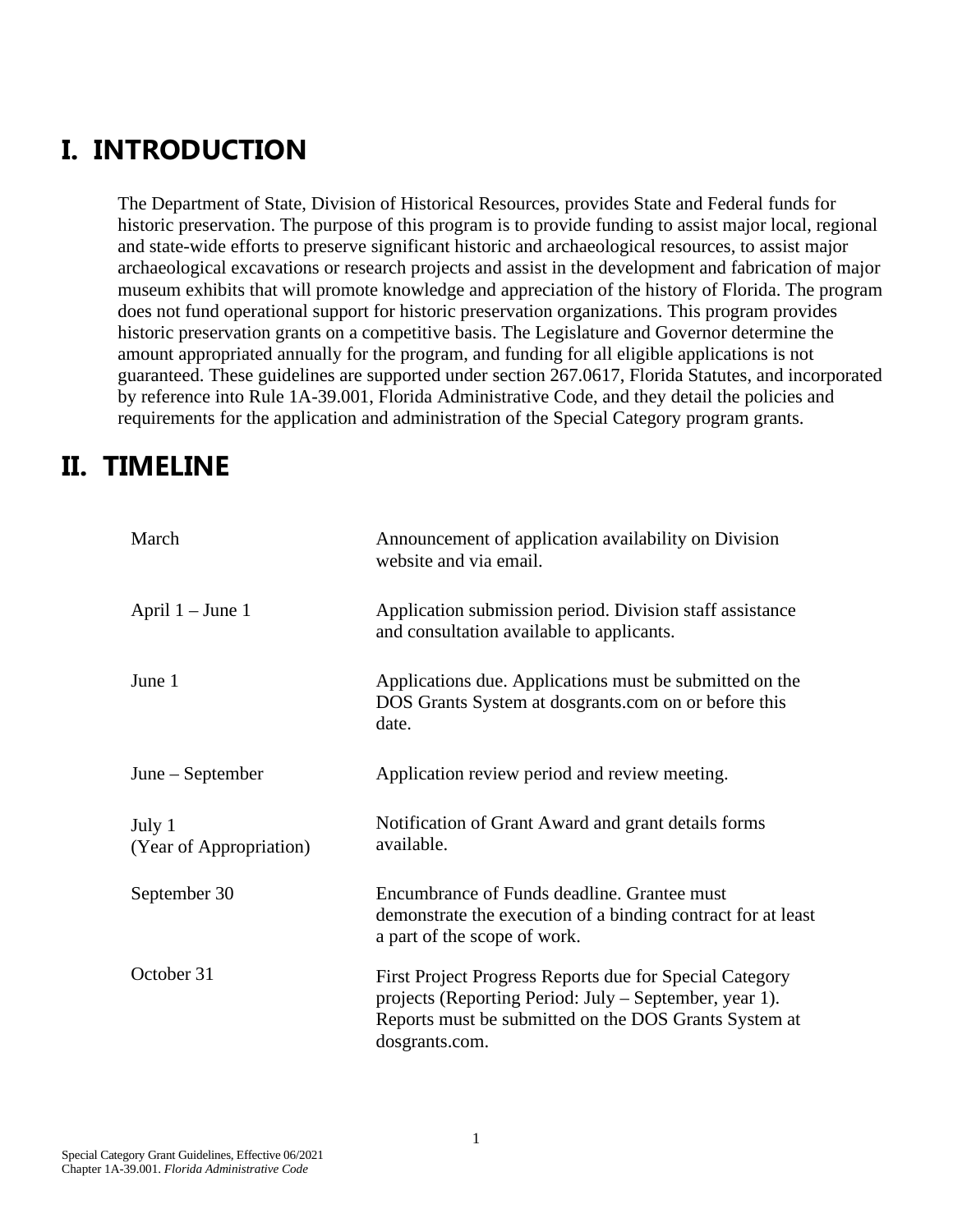| January 31          | Second Project Progress Reports due for Special Category<br>projects (Reporting Period: October - December, year 1).<br>Reports must be submitted on the DOS Grants System at<br>dosgrants.com. |
|---------------------|-------------------------------------------------------------------------------------------------------------------------------------------------------------------------------------------------|
| April 30            | Third Project Progress Reports due for Special Category<br>projects (Reporting Period: January – March, year 1).<br>Reports must be submitted on the DOS Grants System at<br>dosgrants.com.     |
| July 31             | Fourth Project Progress Reports due for Special Category<br>projects (Reporting Period: April – June, year 1). Reports<br>must be submitted on the DOS Grants System at<br>dosgrants.com.       |
| October 31          | Fifth Project Progress Reports due for Special Category<br>projects (Reporting Period: July – September, year 2).<br>Reports must be submitted on the DOS Grants System at<br>dosgrants.com.    |
| January 31          | Sixth Project Progress Reports due for Special Category<br>projects (Reporting Period: October – December, year 2).<br>Reports must be submitted on the DOS Grants System at<br>dosgrants.com.  |
| April 30            | Seventh Project Progress Reports due for Special Category<br>projects (Reporting Period: January – March, year 2).<br>Reports must be submitted on the DOS Grants System at<br>dosgrants.com.   |
| May 30              | Extension request deadline. An extension of the<br>completion date must be requested at least thirty (30) days<br>prior to the end of the grant period.                                         |
| June 30<br>(Year 2) | Project Expiration Date. All grant and local matching<br>funds must be expended by this date.                                                                                                   |
| July 31             | Final Reports due for Special Category projects (Reporting<br>Period: April - June, year 2). Reports must be submitted on<br>the DOS Grants System at dosgrants.com.                            |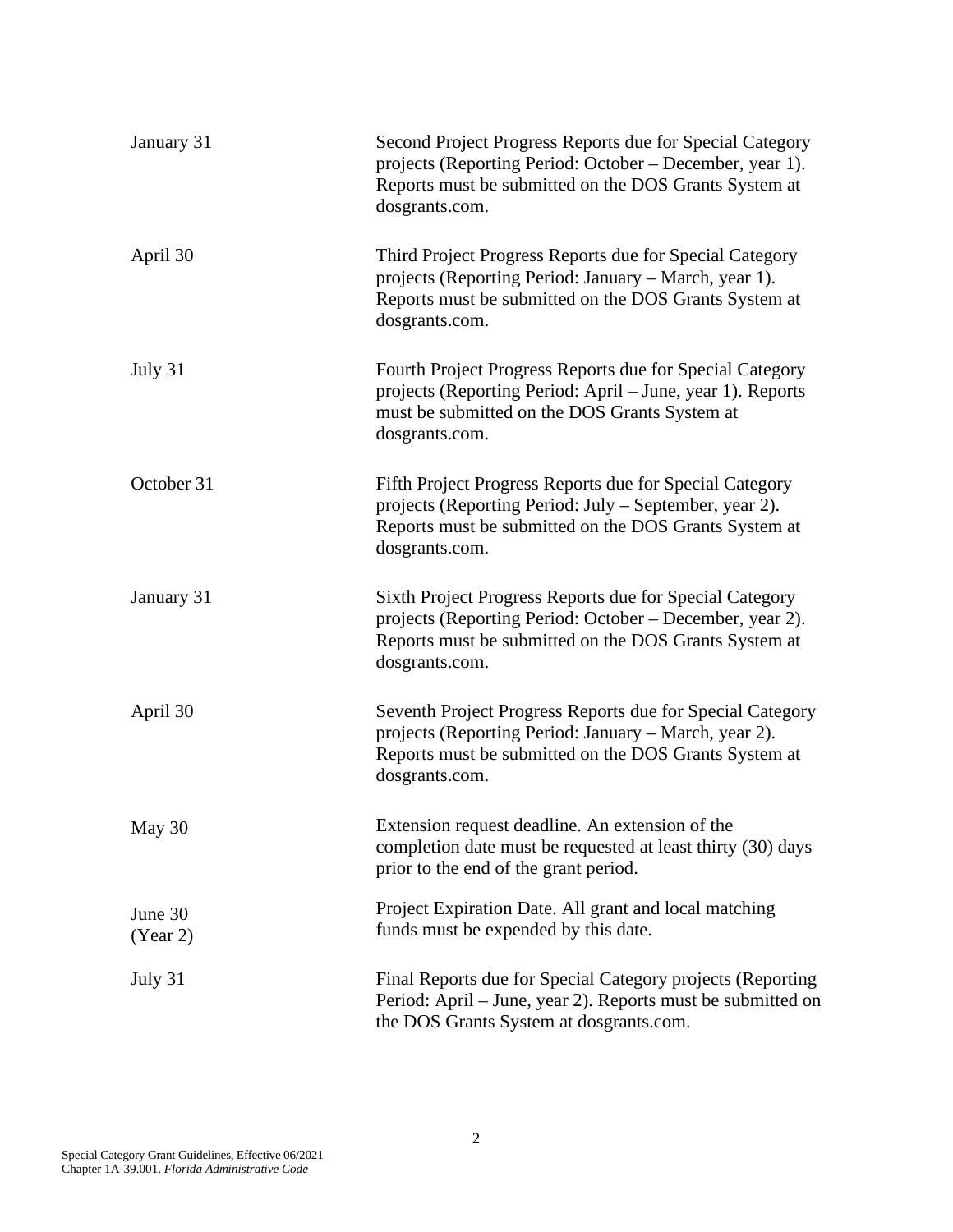# <span id="page-6-0"></span>**III. PROGRAM DESCRIPTION**

- 1. The Division grants state funds to assist historic preservation activities authorized by Section 267.0617, F.S.
- 2. State funds consist of funds which have been appropriated by the Florida Legislature, made available from dedicated sources or contributed from any other public or private source.
- 3. State funds shall be used for historic preservation work approved by the Division and consistent with the applicable Preservation Standards of the Secretary of the Interior and Chapter 267 of the Florida Statutes.
- 4. To be eligible to apply to the Division for grant funding, an Applicant Organization must be a public entity governed by a county, municipality, school district, community college, college, university, or an agency of state government; or a Non-profit Organization. For Museum Exhibit projects, Applicant Organizations must be a governmental or non-profit Florida history museum established permanently in Florida, promoting and encouraging knowledge and appreciation of Florida history through the collection, presentation, exhibition, and interpretation of artifacts and other historical items related to Florida. The mission of the museum must relate directly to the history of Florida.
- 5. State-funded Development activities for historic Religious Properties shall be limited to building exterior envelope and structural elements of the building, excluding accessibility upgrades. Statefunded Development activities for historic cemeteries shall be limited to work on stabilizing, cleaning and repairing historic gravemarkers and other funerary items, repairing historic fences or structures within the cemetery and installing minimal security lighting.

# <span id="page-6-1"></span>**IV. ELIGIBILITY**

All Applicant Organizations must meet the following requirements. **All** documentation must be provided by the application deadline.

- 1. Must **NOT** have multiple active Special Category projects under contract at one time. Special Category projects have a grant period of 24 months. Unless an Applicant Organization has a smaller project that will be completed in a single year, new applications should be submitted every other year. Subject to Legislative appropriation, Special Category recommendations approved by the Secretary of State will be funded top-down until the appropriation is depleted. Any Applicant Organization on the ranked list that has not completed a previously-funded Special Category project by July 1 of the year for which funds are appropriated will be passed over and the funds will be allocated to the next Applicant Organization on the list without an active Special Category project under contract. A previously funded project is considered complete when it has reached 100% completion as supported by contractor documentation, and the Division has received complete documentation to request a final grant payment.
- 2. **Must** have the required legal status.
- 3. Agree to comply with all application requirements:
	- a) Complete the approved Scope of Work within the Grant Period;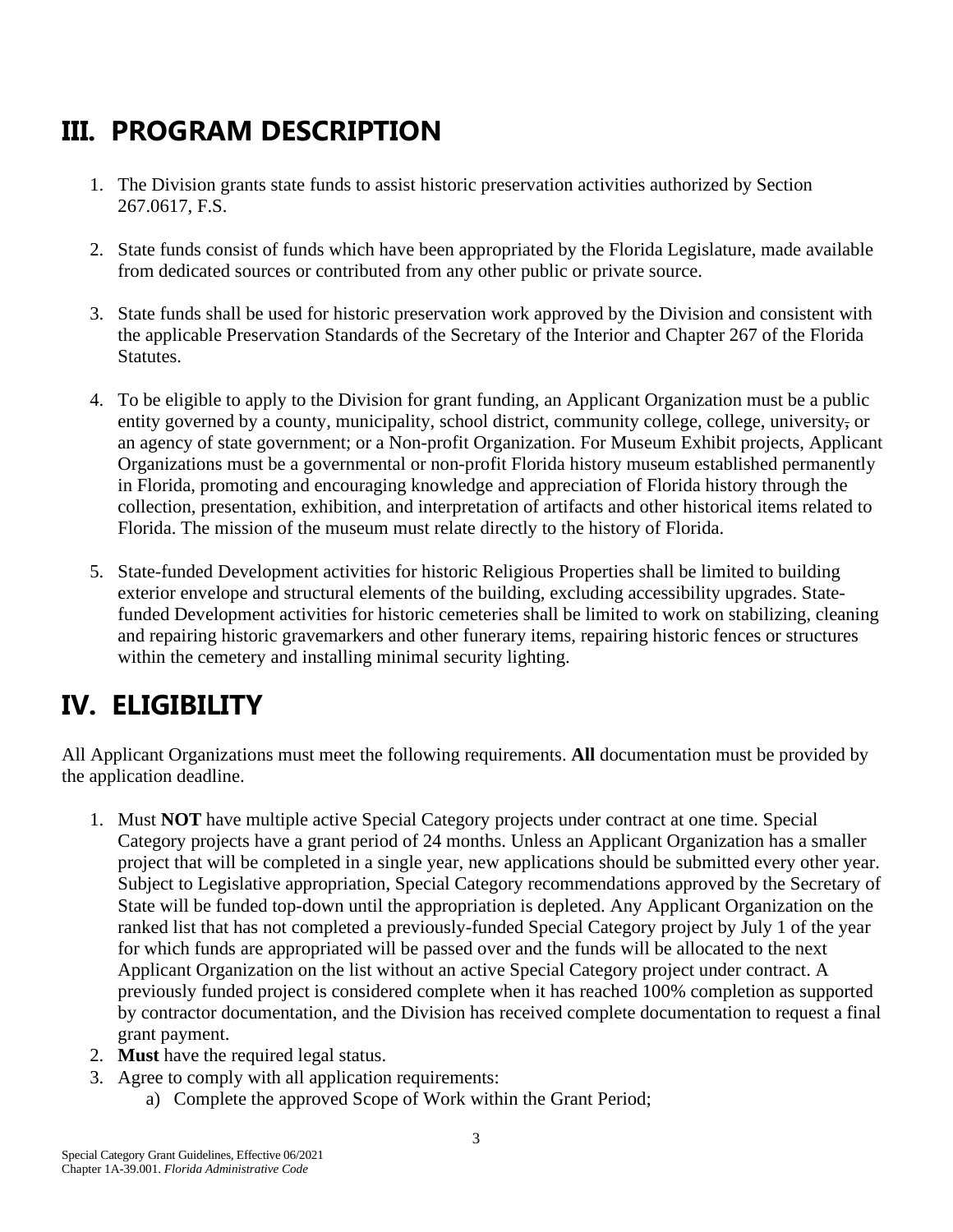- b) Make activities and Historic Properties that are the subject of the Project open and accessible to all members of the public (see V.B. Accessibility and Non-Discrimination);
- c) Match the grant amount requested, dollar for dollar, unless exempted from the full match requirement (see V.C. Request Amount and VI. Match Requirements); and
- d) Include only allowable expenses in the Project Budget (see VII. Allowable Expenses and VIII. Non-Allowable Expenses);
- e) Agree to comply with all legal and financial requirements as set forth in these Guidelines.
- 4. Agree to comply with all grant administration requirements, if funded:
	- a) Provide all information needed for the Grant Award Agreement;
	- b) Request approval for any changes to the Scope of Work and Project Budget of the awarded grant;
	- c) Submit timely and accurate reports;
	- d) Maintain complete and accurate grant records and if multiple grants from the Division are open at the same time, treat each grant as a separate, distinguishable Project;
	- e) Comply with the requirements of the Florida Single Audit Act; and
	- f) Credit the State of Florida and Division of Historical Resources for funding.
- 5. Must **NOT** be included on the Department's Non-Compliance list at the time of the application submission cycle.
- 6. Have satisfied the administrative requirements of previous grants received from the Division or other divisions of the Department, including grants that may be open at the time of application, and be in compliance with all permits issued to the Applicant Organization and/or the proposed project directors and managers by the Bureau of Archaeological Research.
- 7. Have ownership of the property for which grant funding is requested or have the written concurrence of the Property Owner. Except for projects involving acquisition or site-specific archaeological investigation, the owner must be a public entity or a Non-profit Organization. For the purposes of this program, an eligible Applicant Organization may lease state-owned land or building(s) or both.
- 8. For Acquisition and Development projects directed at Real Property, if funded, the Grantee (and the Property Owner, if not the Grantee) **must** file a Restrictive Covenant on the property with the Clerk of Court for ten (10) years for Development and twenty (20) for Acquisition prior to release of funds.
- 9. For Development projects involving improvements to properties other than Real Property (e.g., an aircraft, locomotive, trolley or marine vessel) and for Museum Exhibit projects, the Grantee (and the Property Owner, if not the Grantee) **must** execute and notarize a Preservation Agreement prior to release of funds. The Preservation Agreement shall require the Grantee and the Property Owner(s) to maintain the improvements or exhibit for a period of ten (10) years for Development projects and five (5) years for Museum Exhibit projects.
- 10. If the property is leased, **the lease agreement must be dated, signed, and submitted** at the time of the application submission, with the required Owner Concurrence Letter attachment to the application.
- 11. **Must** have appropriate **matching** funds and documentation at time of application submission.
- 12. Must complete an online application form at http://www.dosgrants.com by the application deadline.
- 13. The proposed Project **must** be consistent with the Special Category project type under which it is submitted and with the purpose of this grant program.
- 14. All grant funding provided by the Special Category Grant Program must be utilized in accordance with the standards, as applicable to the specific project type, contained in the Secretary of the Interior's Standards and Guidelines for Archaeology and Historic Preservation, effective September 29, 1983, [https://www.flrules.org/Gateway/reference.asp?No=Ref-08164,](https://www.flrules.org/Gateway/reference.asp?No=Ref-08164) which are incorporated by reference, and include: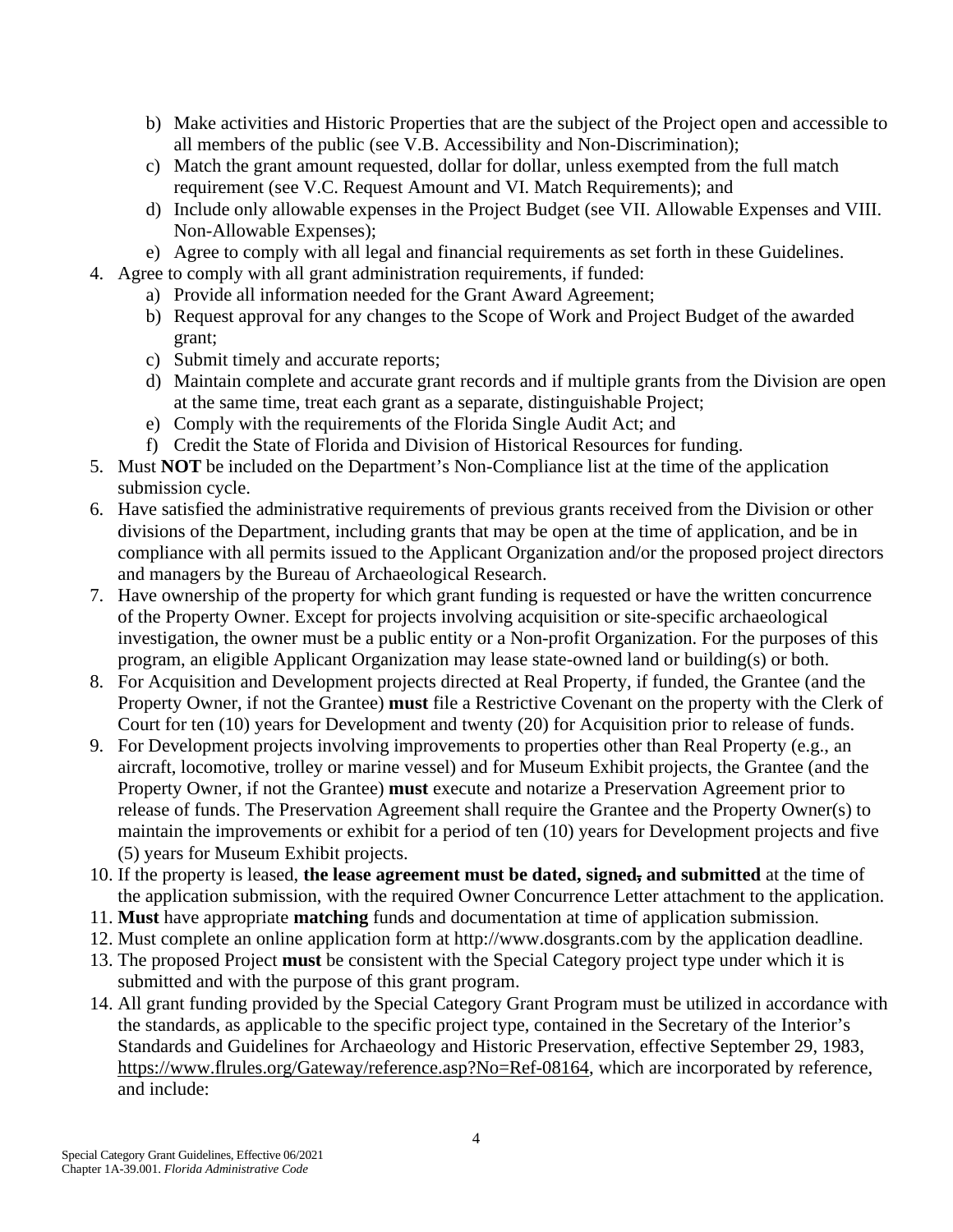- a) The Secretary of the Interior's Standards for the Treatment of Historic Properties;
- b) The Secretary of the Interior's Standards for Archaeological Documentation;
- c) The Secretary of the Interior's Standards for Historical Documentation;
- d) The Secretary of the Interior's Standards for Architectural and Engineering Documentation; and
- e) The Secretary of the Interior's Standards for Preservation Planning.
- 15. Project oversight of museum exhibit projects funded by the Special Category Grant Program must be provided by a historian or archaeologist meeting the Secretary of the Interior's Professional Qualifications Standards for History or Archeology, which are set forth in the Secretary of the Interior's Standards and Guidelines for Archeology and Historic Preservation incorporated in paragraph 1A-39.001(7)(c), F.A.C.

# <span id="page-8-0"></span>**A. Application Restrictions**

- 1. An Applicant Organization may only submit one (1) Special Category grant application under a single application deadline for a particular application cycle. State agencies, county or city governments, or universities may submit single applications from more than one division or department under a single application cycle provided that those divisions or departments are separate and distinct budgetary units and provided that applications do not address the same facility, Project or site.
- 2. Applicant Organizations with projects funded with Federal funding or by the Legislature outside of the review of the Florida Historical Commission or Secretary of State are not eligible to receive Special Category grant support for the same Scope of Work activities from the Division within the same fiscal year in which Federal or Legislative funding is appropriated.
- 3. Historic Preservation projects do not fund Cultural Facility projects.
- 4. No organization may receive more than \$1.5 million in historic preservation Special Category grant funding from the Division during a consecutive 5 state fiscal year period.
- 5. State-funded Development activities for historic Religious Properties shall be limited to building exterior envelope and structural elements of the building, excluding accessibility upgrades. Statefunded Development activities for historic cemeteries shall be limited to work on stabilizing, cleaning and repairing historic gravemarkers and other funerary items, repairing historic fences or structures within the cemetery and installing minimal security lighting.
- 6. For Museum Exhibit projects, Organizations must be a governmental or non-profit Florida history museum established permanently in Florida, promoting and encouraging knowledge and appreciation of Florida history through the collection, presentation, exhibition and interpretation of artifacts and other historical items related to Florida. The mission of the museum must relate directly to the history of Florida.
- 7. Preparation of National Historic Landmark designation nominations shall not be allowable for Special Category grant funding.

# <span id="page-8-1"></span>**B. Legal Status**

To meet the legal status requirement, an Applicant Organization must be either a public entity or an active Florida nonprofit, tax exempt corporation as of the application deadline in accordance with section 267.0617(2), Florida Statutes.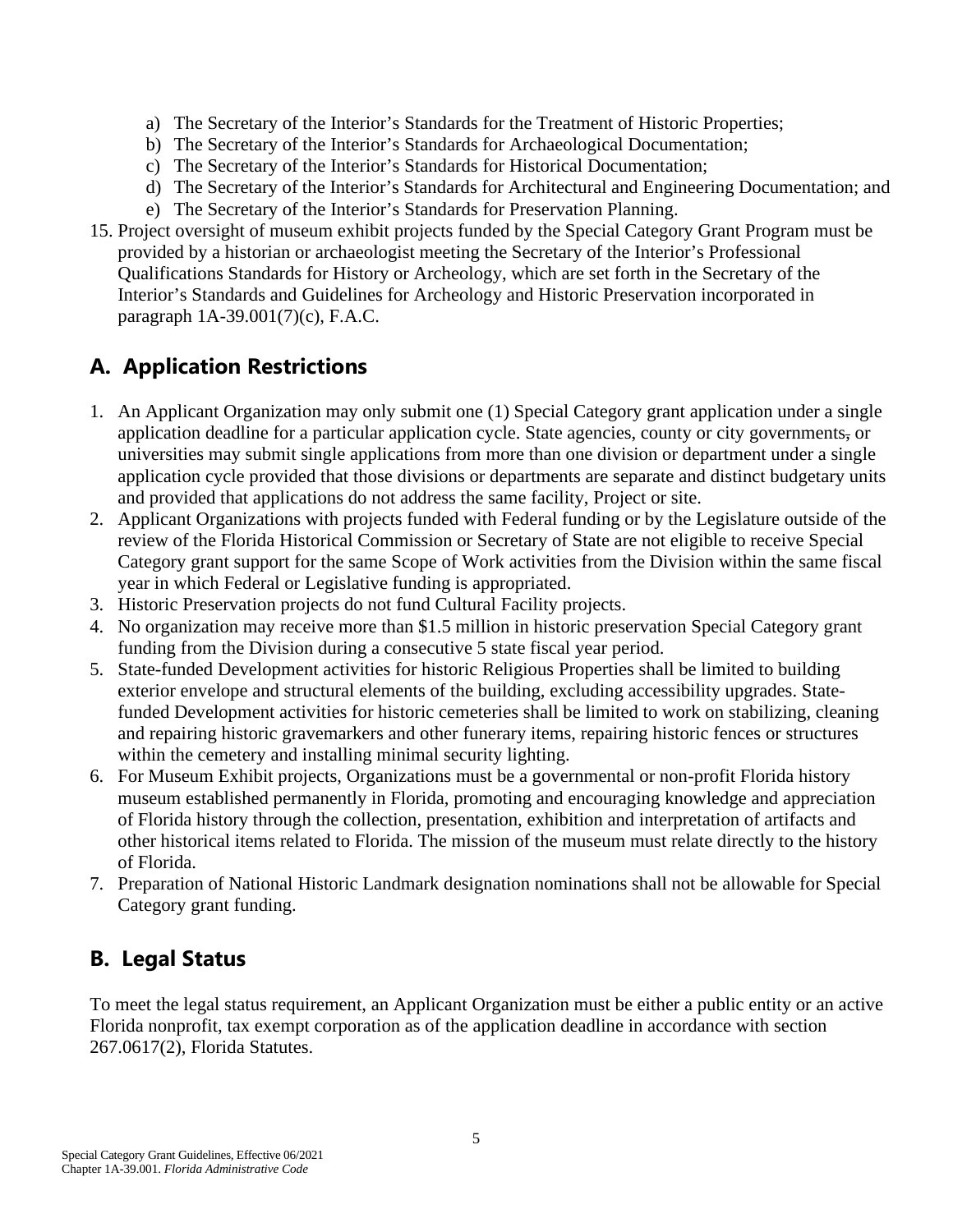# <span id="page-9-0"></span>**C. Public Entity**

A Florida local government, entity of state government, school district, community college, college or university. Private schools, private community colleges, private colleges and private universities are not public entities and must be nonprofit and tax exempt to meet the legal status requirement.

## <span id="page-9-1"></span>**D. Nonprofit, Tax Exempt**

- 1. A Florida organization that is incorporated as an active nonprofit Florida corporation, in accordance with Chapter 617, Florida Statutes. For nonprofit organizations outside of Florida, the nonprofit organization must be designated as tax exempt as defined in section  $501(c)(3)$  or  $501(c)(4)$  of the Internal Revenue Code of 1954, as amended. Staff will verify status in Guidestar at https://www.guidestar.org/.
- 2. The Division will verify that the applicant is registered, and in "active" status, with the Division of Corporations as of the application deadline. If the applicant is not registered and in "active" status with Corporations by the application deadline, the application will be deemed ineligible.
- 3. For more information on corporate status, visit http://www.sunbiz.org or call the Division of Corporations, profit and nonprofit information line at (850) 245-6052. To verify corporate status, you can review your corporate record online through the sunbiz.org document search tool.
- 4. For more information about tax exempt status, see Exemption Requirements Section  $501(c)(3)$ Organizations on the Internal Revenue Service website (https://www.irs.gov/).

### <span id="page-9-2"></span>**E. Required Documentation**

- 1. All applicants must provide a DUNS number. You can request a DUNS number at https://www.dandb.com/.
- 2. All applicants must provide a copy of the Substitute W-9 with the grant application. This can be found at https://flvendor.myfloridacfo.com/.

# <span id="page-9-3"></span>**V. APPLICATION REQUIREMENTS**

# <span id="page-9-4"></span>**A. Grant Period**

All proposed activity must take place within a 24-month Grant Period.

- 1. The grant period **start date** is July 1 of the state fiscal year in which requested grant funding is appropriated by the Florida Legislature.
- 2. The grant period **end date** is June 30 of the state fiscal year following the fiscal year in which requested grant funding is appropriated by the Florida Legislature, unless an end date extension is approved by the Division and a written contract extension is executed by both parties prior to the original end date of the Grant Award Agreement.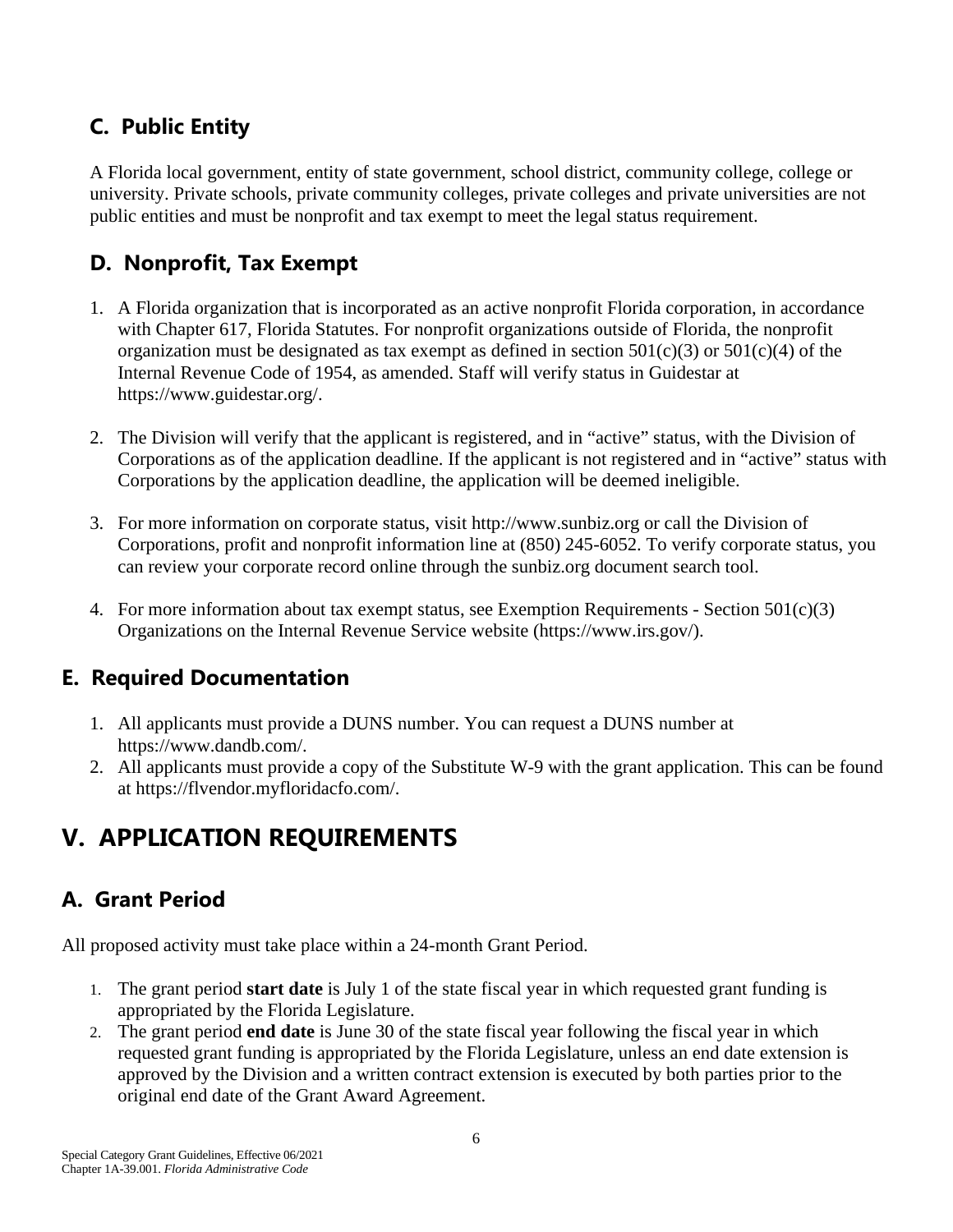# <span id="page-10-0"></span>**B. Accessibility and Non-Discrimination**

The Division is committed to making the knowledge of history accessible to everyone, including:

- persons with disabilities;
- older adults:
- culturally and economically underserved populations; and
- minorities.

Organizations seeking support for activities are required to be open and accessible to all members of the public, consistent with all applicable state and federal laws. Organizations shall not discriminate on the basis of sex, race, color, national origin, religion, disability, age, pregnancy, handicap or marital status.

The Americans with Disabilities Act (ADA) prohibits discrimination against individuals with disabilities in employment, state and local government services, public accommodations, transportation and telecommunication. The ADA extends the requirements under Section 504 of the Rehabilitation Act of 1973, as amended, to all activities of state and local governments and places of public accommodations operated by private entities, including places of public display. The 504 Self Evaluation Workbook which can be used as a reference, and downloadable Disability Symbols can be found at http://dos.myflorida.com/cultural/info-andopportunities/resources-by-topic/accessibility/.

# <span id="page-10-1"></span>**C. Special Category Grant Types and Request Amount**

- 1. Special Category Grants may provide a maximum grant award amount of \$500,000. There is no minimum request amount.
- 2. Special Category Grant project types:
	- a) Development projects with the mission of Preservation, Restoration, Rehabilitation or Reconstruction of historic properties regularly open to the public, and site-specific planning required for these activities such as structural or condition assessment reports. Development activities on historic Religious Properties shall be limited to building exterior envelope and structural elements of the building, excluding accessibility upgrades. State-funded Development activities for historic cemeteries shall be limited to work on stabilizing, cleaning and repairing historic gravemarkers and other funerary items, repairing historic fences or structures within the cemetery, and installing minimal security lighting;
	- b) Archaeological Research projects, for all phases of terrestrial and underwater fieldwork, analyses of findings and write-up, or to conduct collection research at established federal, state or public institutions;
	- c) Museum Exhibit projects to aid Florida history museums in exhibit work, including research of exhibit content, exhibit design, fabrication and installation. Exhibits must be permanently affixed to the building. For Museum Exhibit projects, Organizations must be a governmental or non-profit Florida history museum established permanently in Florida, promoting and encouraging knowledge and appreciation of Florida history through the collection, presentation, exhibition, and interpretation of artifacts and other historical items related to Florida. The mission of the museum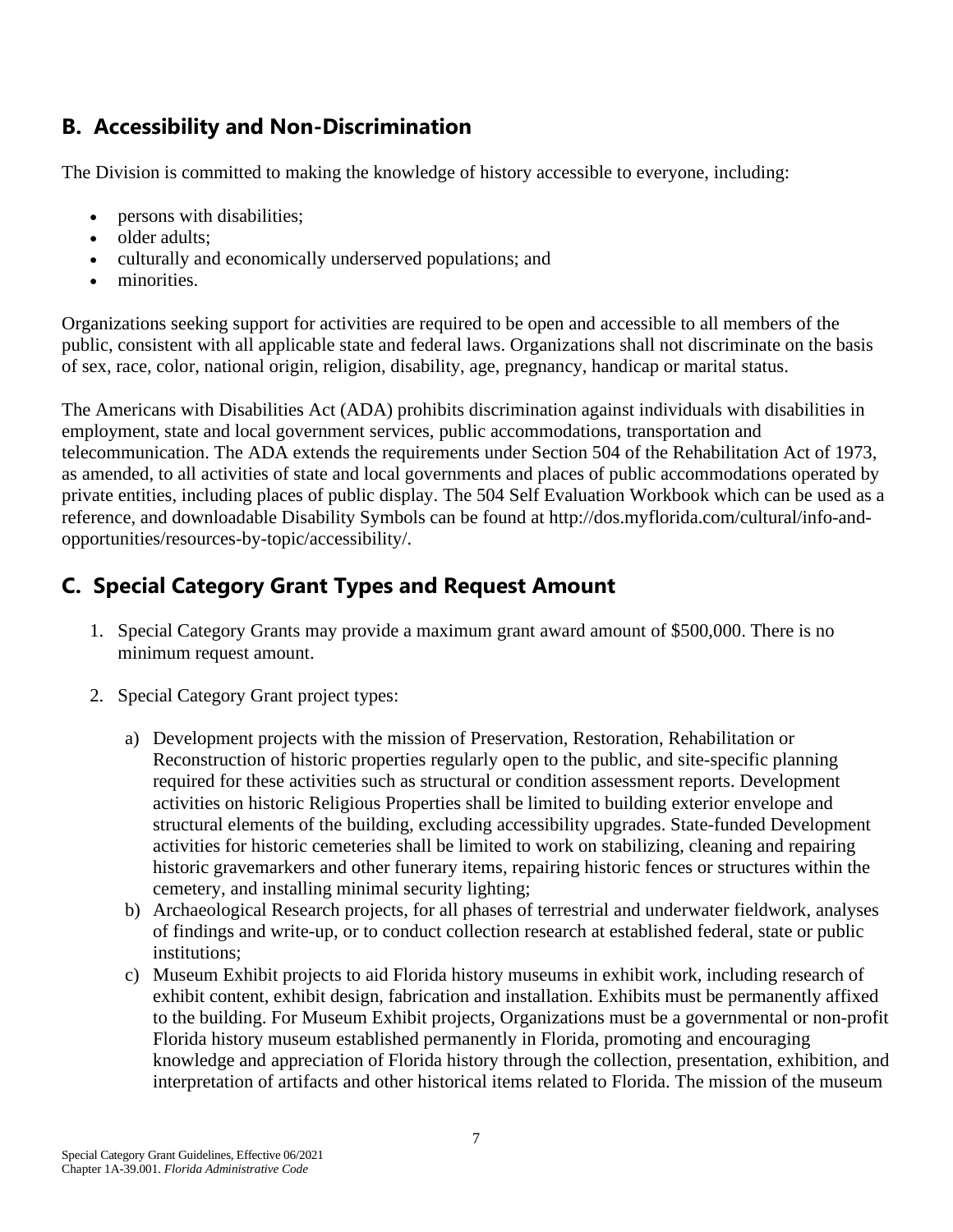must relate directly to the history of Florida. Project oversight of museum exhibit projects funded by the Special Category Grant Program must be provided by a historian meeting the Secretary of the Interior's Professional Qualifications Standards for History, which are set forth in the Secretary of the Interior's Standards and Guidelines for Archeology and Historic Preservation incorporated in paragraph 1A-39.001(7)(c), F.A.C; and

d) Acquisition of a single Historic Property or archaeological site, or group of Historic Properties or archaeological sites, in which all the resources have the same owner. For archaeological sites, an exception to the single owner provision may be made if the archaeological site extends on land that is contiguous, but owned by different property owners.

# <span id="page-11-0"></span>**VI. MATCH REQUIREMENTS**

- 1. All Applicant Organizations **must** provide one dollar in cash or In-kind Contributions (donated goods, property, or services) for every dollar requested from the Division, unless exempted as described below. This is called Match. The total Project Budget includes Match (cash and In-kind Contributions) plus the request amount. All Match contributions, whether cash or In-kind Contributions, must be consistent with the Scope of Work and must be essential to the implementation of the project.
- 2. Twenty-five percent (25%) of the total required Match must be cash-on-hand which must be documented at the time of application and reconfirmed and expended during the Grant Period.
- 3. No more than seventy-five percent (75%) of the total required Match may be non-monetary In-kind Contributions.
- 4. The amount provided as match depends on REDI eligibility and whether or not the Applicant Organization is a state entity. The Rural Economic Development Initiative (REDI) recognizes those rural or economically distressed counties or communities designated pursuant to sections 288.0656 and 288.06561, Florida Statutes, as REDI qualified. The REDI program is administered by the Florida Department of Economic Opportunity. You can find more information and a list of economically distressed counties and communities at http://www.floridajobs.org/business-growth-andpartnerships/rural-and-economic-development-initiative/rural-definition.

| <b>Summary of Match Requirements</b>                           | <b>Required</b><br><b>Match</b> |
|----------------------------------------------------------------|---------------------------------|
| Projects not located in REDI qualified counties or communities | 1:1                             |
| Projects located in REDI qualified counties or communities     | 25%                             |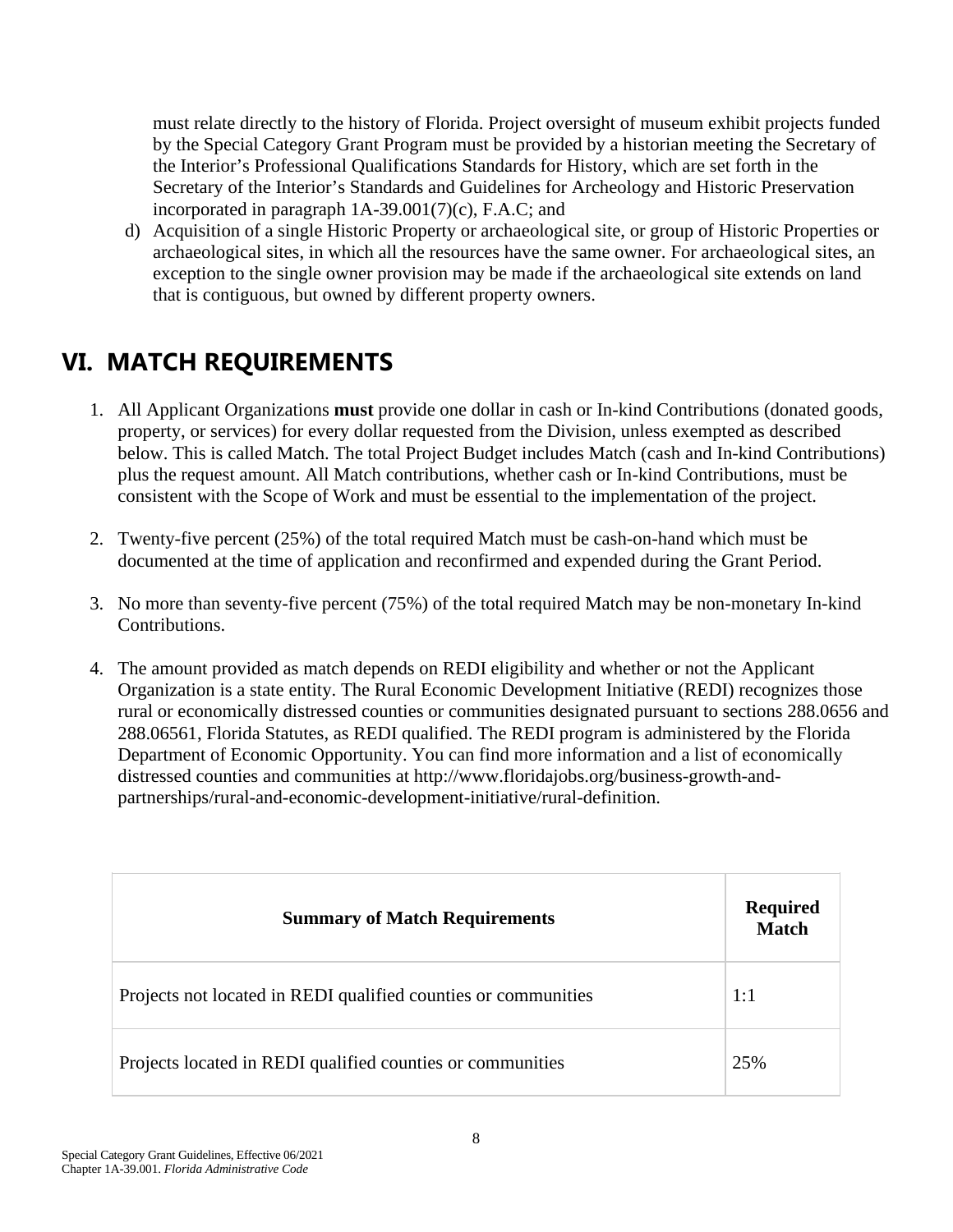| <b>Summary of Match Requirements</b>                                                                                                                       | <b>Required</b><br><b>Match</b> |
|------------------------------------------------------------------------------------------------------------------------------------------------------------|---------------------------------|
| State agencies, state colleges or state universities.                                                                                                      | 1:1                             |
| Organizations that are state agencies, state colleges or state universities<br>must meet the full match requirement (1:1), regardless of project location. |                                 |

### <span id="page-12-0"></span>**A. Cash Match**

1. Cash-on-Hand (Liquid Assets): At least 25% of the total required Match amount must be cash-on-hand of the Applicant Organization at the time of the application, documented by bank statement(s), budget report(s), and/or bank letters showing sufficient restricted funds or a municipal or county resolution\*. Cash-on-hand may exceed 25% of the total match, but may never be less than 25% of the total match.

> **\*Municipalities and counties (public entities)** must submit an executed copy of an approved resolution by a city or county commission with the application materials. The resolution **must** include the dollar amount dedicated and available to the project if the grant is awarded and the date the funds will be available. The submitted resolution **must be dated and signed by an authorizing official**. Funding, as indicated by the resolution, must be made available within 90 days of the start of the Grant Period.

<span id="page-12-1"></span>2. Additional cash Match above the minimum 25% cash-on-hand may be anticipated at the time of application, but must be fully documented in the application and received and expended by the end of the Grant Period. The Match can be documented in the application as bank statement(s), budget report(s), and/or bank letters showing sufficient restricted funds or a municipal or county resolution, as well as irrevocable pledges of funds. The pledges must be from named donors, as documented by signed and dated letters, and must be auditable. Anonymous pledges shall not be accepted as match contributions.

# **B. In-kind Contributions (Donated Goods, Property, and Services) Match**

- 1. Documented In-kind Contributions: No more than 75% of the total required Match may be In-kind Contributions. In-kind Contributions must be documented and itemized as irrevocable non-monetary pledge letters, letters of intent and/or invoices for future in-kind goods, property and/or services at the time of application, and the goods, property, and/or services must be received and utilized by the end of the Grant Period. In-kind Contributions from named donors must be documented by signed and dated letters, which must be auditable. Anonymous pledges shall not be accepted as match contributions.
- 2. The value of volunteer services may be calculated using the federal minimum wage or wage rates normally paid for professionals skilled in the service provided (such as a supplier donating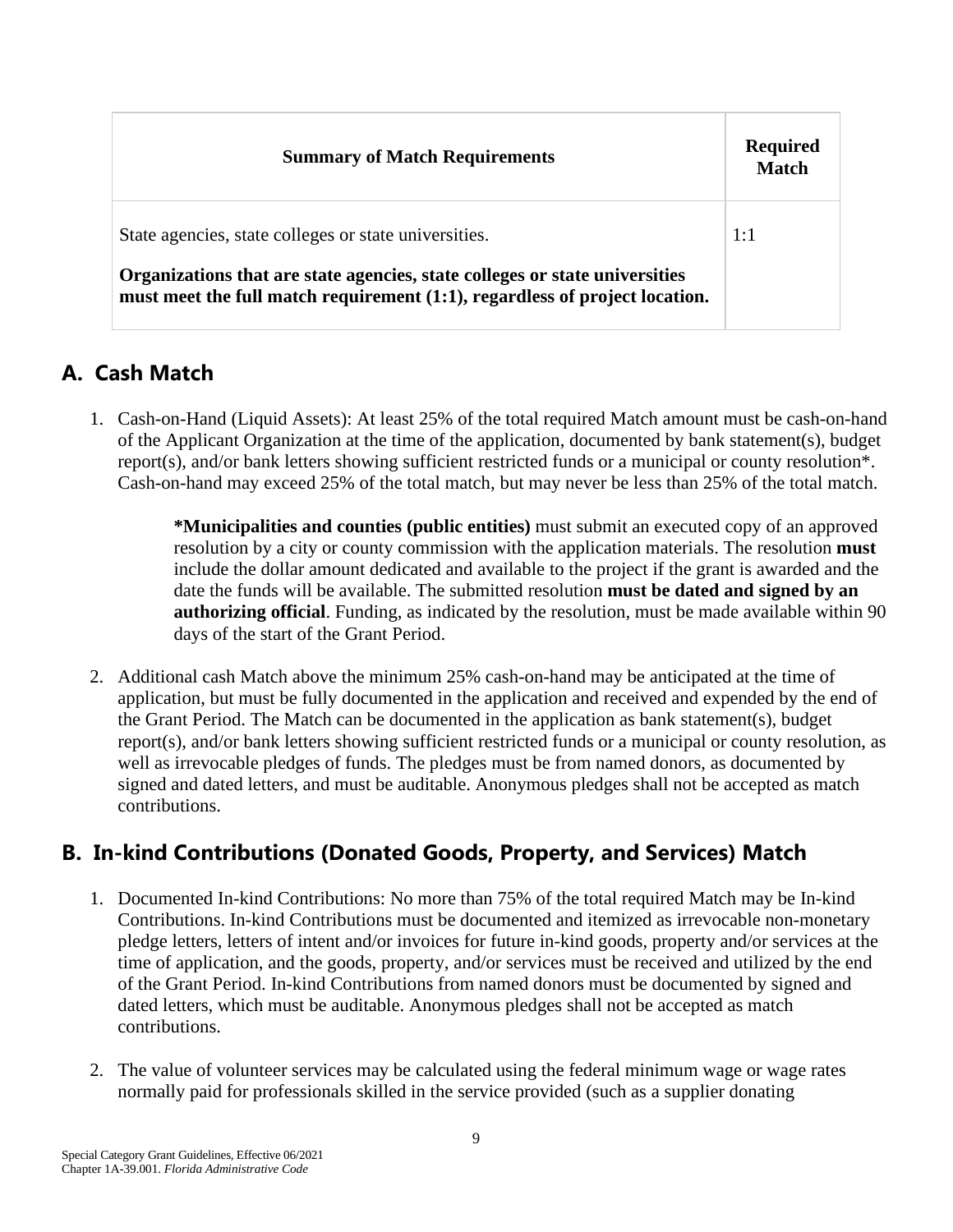construction materials services or an electrician providing pro bono work). For information on the current federal minimum wage, see the Wage and Hour Division of the US Department of Labor at https://www.dol.gov/whd/minimumwage.htm.

- 3. The value of all professionally skilled services used as In-kind Contributions must be documented in writing by the volunteer. The value of donated goods and property must also be documented. Records of such documentation must be available upon request.
- 4. The value of donated property will be accepted as a contribution to the required match, with the following conditions:
	- a) The donated property must be the Historic Property or archaeological site that is the subject of the project for which grant funds are requested.
	- b) Donation of the property must take place during the 2-year Grant Period beginning on July 1 of the year of appropriation.
	- c) Only the value of the historic building and its footprint or the portion of the property occupied by the archaeological site is eligible for contribution to the required match. This value must be based on a complete appraisal prepared by a Florida State Certified General Real Estate Appraiser.
	- d) Legal fees, taxes and other costs associated with the donation are not eligible match contributions.

### <span id="page-13-0"></span>**C. Restrictions on Matching Funds**

- 1. Funds that are for general operating expenses will not be acceptable as match.
- 2. Revenue from funding requested but not yet approved through local or state government appropriation processes will not be acceptable as match.
- 3. Revenue from grants that have not yet been awarded will not be acceptable as match.
- 4. Anticipated proceeds from fundraising activities will not be acceptable as match.
- 5. Fundraising costs will not be acceptable as match.
- 6. Legal fees or taxes will not be acceptable as match.
- 7. Matching funds will be designated only to the Scope of Work presented in this application and may not be used for other previous, current or future Division or Department of State grants.
- 8. Expenditures made prior to and following the Grant Period may not be used as match.
- 9. Loans may not be used as match. Equity may not be used as match.
- 10. State of Florida grant funds may not be used as match for this program.

### <span id="page-13-1"></span>**D. Matching Funds Documentation**

- 1. Organizations must have all Match complete and confirmed at the time of application and, if funded, must reconfirm Match at the time of Grant Award Agreement execution.
- 2. Documentation of matching funds can include: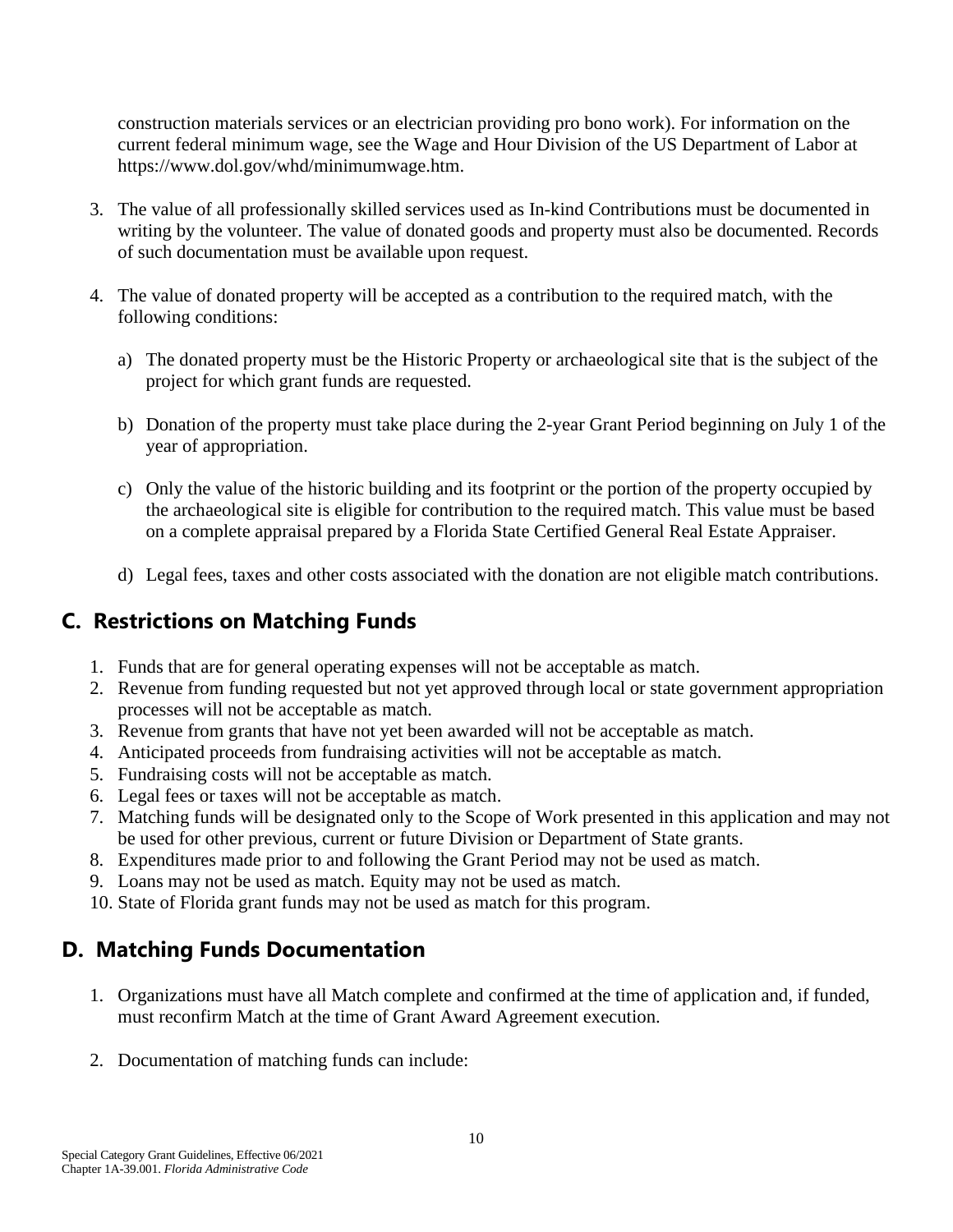- a) Bank statement(s), budget report(s), and/or bank letters confirming cash-on-hand
- b) A resolution showing funds dedicated to the Scope of Work (limited to public entities)
- c) Grant award letters from third parties (non-State)
- d) Copies of irrevocable pledge letters
- e) Letters of intent or invoices for future in-kind goods, property and/or services

# <span id="page-14-0"></span>**VII. ALLOWABLE EXPENSES**

- 1. Allowable expenses must be:
	- a) not excluded by these Guidelines and approved by the Division;
	- b) necessary and reasonable for the performance of the Scope of Work;
	- c) specifically and clearly detailed in the Project Budget; and
	- d) incurred or paid within the 2-year Grant Period beginning on July 1 of the year or appropriation.
- 2. Only allowable expenses may be included in the Project Budget.
- 3. Administrative and project management expenditures such as expenditures that are directly attributable to management of the grant-assisted Project and meeting the reporting and associated requirements of the Grant Award Agreement are allowable expenses, provided that, in the aggregate, they do not exceed 5% of the grant award amount, whether allocated to grant expenditures, match contributions, or both.
- 4. Expenditures shall be in compliance with the state guidelines for allowable project costs as outlined in the **Department of Financial Services' Reference Guide for State Expenditures** (revised 11/1/2019), which are incorporated by reference and are available online at https://www.myfloridacfo.com/Division/AA/Manuals/documents/ReferenceGuideforStateExpenditures .pdf.

# <span id="page-14-1"></span>**VIII. NON-ALLOWABLE EXPENSES**

The following categories of expenditures are non-allowable for expenditure of grant funds and as contributions to required match. This is not intended to be an exhaustive list, and the Division may evaluate the allowability of all expenditures (grant or match) in accordance with applicable Federal and State statutes, regulations, these guidelines or the terms and conditions of the Grant Award Agreement. Non-allowable expenses will not be considered part of the Grant Award Agreement and cannot be incorporated or encompassed within any other allowable category. In the event that the Division identifies such, the Grantee must return any disbursed grant funds associated with non-allowable expenses and could lose eligibility for future grants.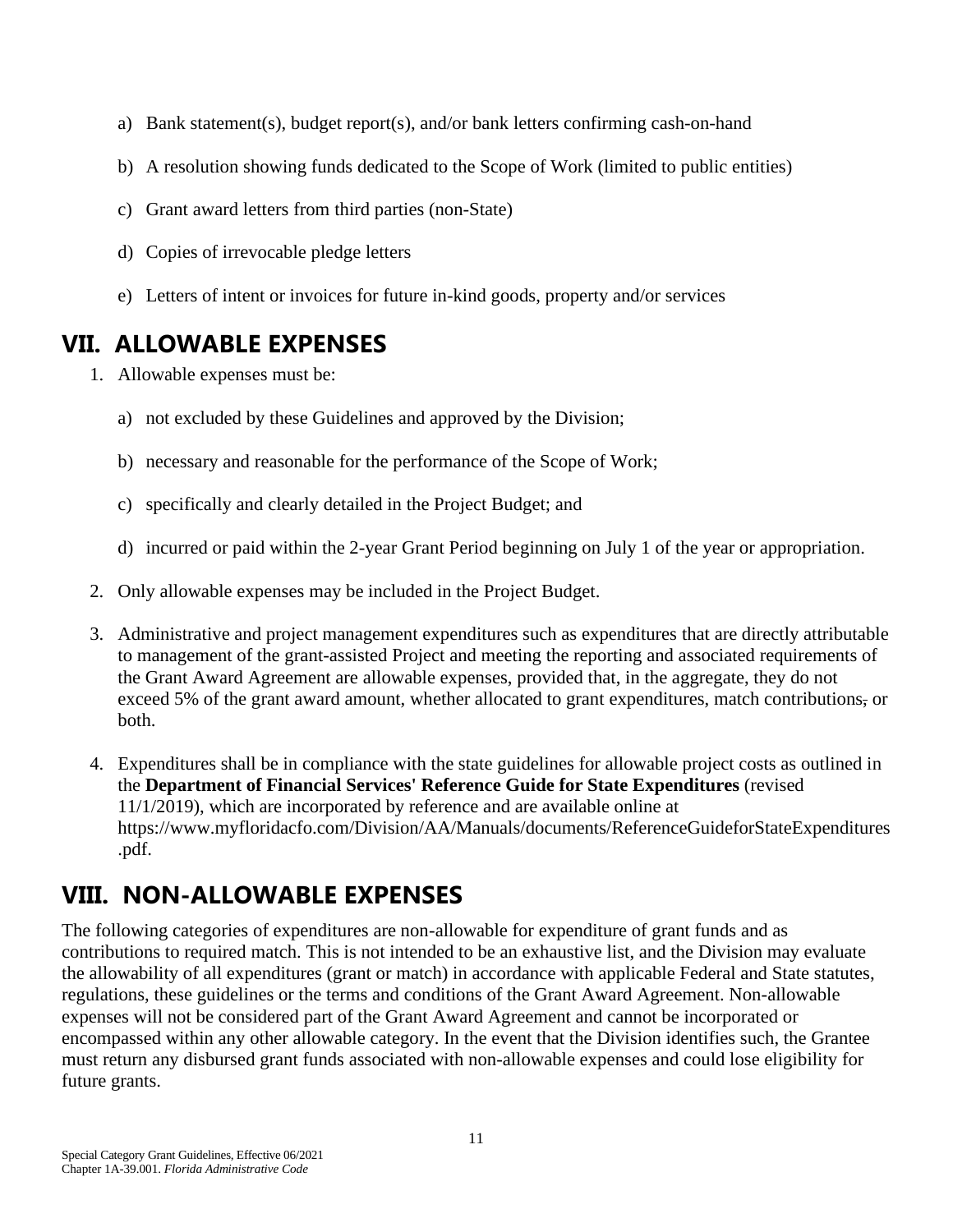- a) Expenditures for work not included in the Scope of Work of the executed Grant Award Agreement;
- b) Costs of goods and services not procured in accordance with procurement procedures set forth in the Grant Award Agreement, Chapter 287 of the *Florida Statutes* and/or Rule 60A-1.002 of the *Florida Administrative Code*;
- c) Expenses incurred or obligated prior to or after the Grant Period, as indicated in the Grant Award Agreement;
- d) Expenses associated with lobbying or attempting to influence Federal, State or local legislation, the judicial branch or any state agency;
- e) Expenditures for work not consistent with the applicable historic preservation standards as outlined in the Secretary of the Interior's Guidelines available at www.nps.gov/tps/standards/treatmentguidelines-2017.pdf, standards available at http://www.nps.gov/tps/standards.htm and nps.gov/history/local-law/arch\_stnds\_0.htm or applicable industry standards;
- f) Costs for projects having as their primary purpose the fulfillment of Federal or State historic preservation regulatory requirements, including costs of consultation and mitigation measures required under Section 106 of the *National Historic Preservation Act of 1966*, as amended, or under Section 267.031, F.S.;
- g) Projects directed at activities or Historic Properties that are restricted to private or exclusive participation or access, which shall include restricting access on the basis of sex, race, color, religion, national origin, disability, age, pregnancy, handicap or marital status;
- h) Entertainment, food, beverages, plaques, awards or gifts;
- i) Costs or value of donations or In-kind Contributions not documented in accordance with the provisions of the Grant Award Agreement;
- j) Indirect costs including Grantee overhead, management expenses, general operating costs and other costs that are not readily identifiable as expenditures for the materials and services required to complete the work identified in the Scope of Work in the Grant Award Agreement. Examples of indirect costs include: rent/mortgage, utilities, janitorial services, insurance, accounting, internet service, monthly expenses associated to security systems, non-grant related administrative and clerical staffing, marketing and fundraising activities;
- k) Administrative and project management expenditures such as expenditures that are directly attributable to management of the grant-assisted Project and meeting the reporting and associated requirements of the Grant Award Agreement, whether grant expenditures or match contributions, which in aggregate exceed 5% of the grant award amount;
- l) Grantee operational support (i.e., organization salaries not directly related to grant activities; travel expenditures; per diem; or supplies);
- m) Insurance costs (Exception: costs for builder's risk, workers' compensation and contractor's liability insurance);
- n) Capital improvements to non-historic properties or non-historic additions to a Historic Property (Exception: pre-approved items of work for Museum Exhibit projects);
- o) Capital improvements to the interior of Religious Properties (Exception: repairs to elements of the structural system. Examples include: foundation repairs, repairs to columns, load bearing wall framing, roof framing, masonry repairs, window and exterior door repairs and restoration practices associated with the building envelope);
- p) Accessibility improvements for Religious Properties;
- q) Vehicular circulation (drives/driveways) within the property or from the property to surrounding streets and parking (Exception: provision of code-required handicapped parking pad(s));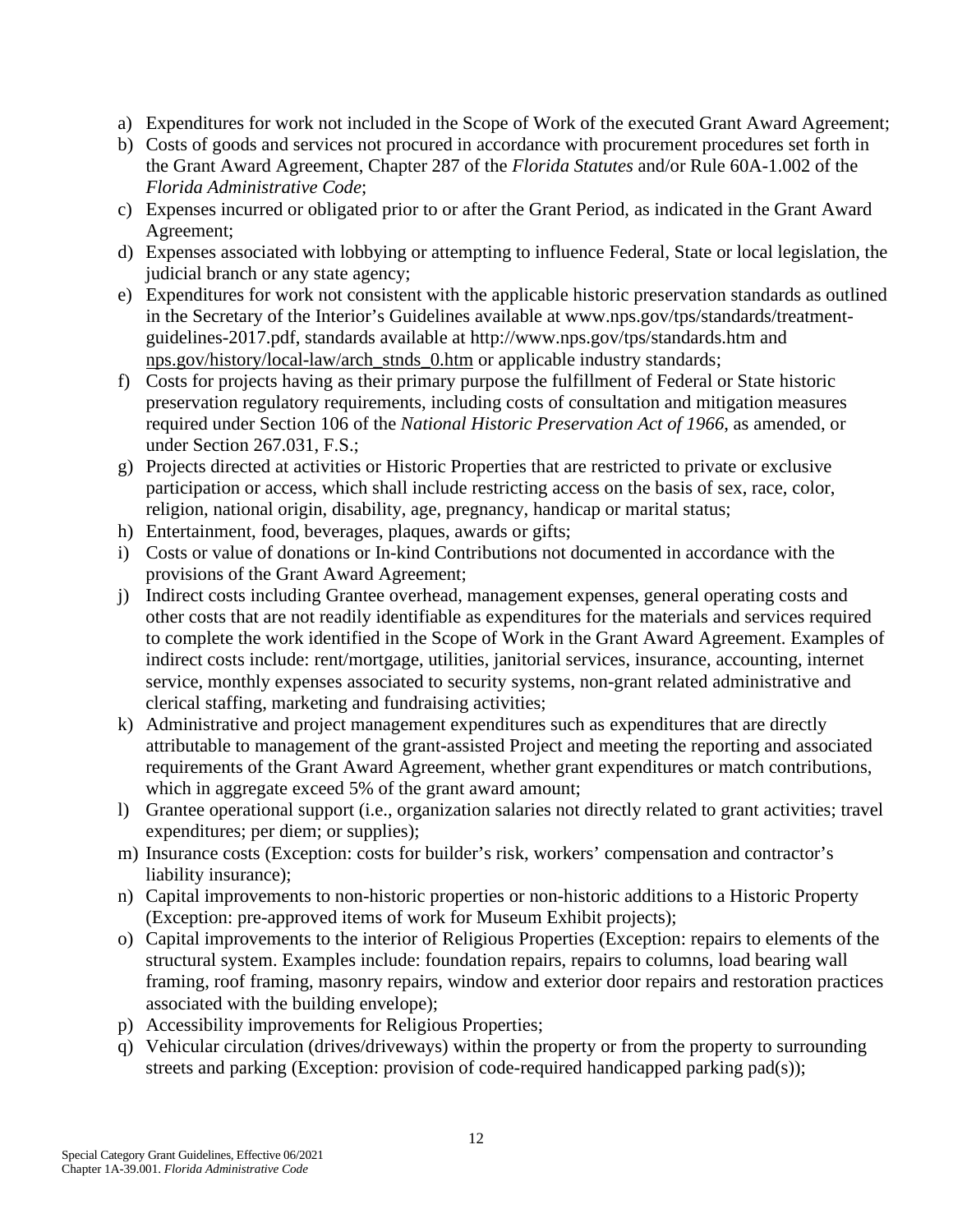- r) Sidewalks, paths, walkways, landscape features and accessories, planting, irrigation systems and site lighting (Exceptions: historic walkways; sidewalk required to link the code-required handicapped parking pad(s) to the accessible entry; historic retaining walls/planting/sodding required to halt documented erosion; pruning, removal or relocation of trees posing an immediate threat to the historic or archaeological resource; and limited site lighting required for security, all if approved by the Division);
- s) Fences and gates (Exception: restoration or in-kind replacement of damaged or missing historic fences, gates or sections of these);
- t) Furniture and Equipment. (a) Expenditures for furniture and equipment including but not limited to: desks, tables, seating, rugs and mats, artwork and decorations, window treatments, computers, cameras, printers, scanners, appliances, case goods (including cabinets, countertops, or bookshelves), new or replacement casework, systems' furniture, portable lighting fixtures, portable sound or projection systems, specialty fixtures and equipment, visual display units, total stations, movable partitions and acoustical treatments and components, unless specific prior approval has been granted by the Division (Exception: museum display units necessary for approved Museum Exhibit projects). (b) If special equipment is required for completion of the Project, it shall be rented for the grant term unless it can be shown that acquiring the equipment is cheaper than renting the equipment and approval has been provided by the Division as part of the documentation presented at the time of application. If the value of special equipment is to be used as a match contribution, the value of the match contribution shall be limited to the cost of rental for the Grant Period at the market rate for such rental in the region;
- u) Costs associated with attending or hosting conferences, summits, workshops or presentations (Exception: municipal or county required public meetings necessary for completion of the grantassisted project);
- v) Travel expenditures, including those of personnel responsible for items of work approved by the Division, administrative personnel, contracted or subcontracted employees, either for purposes of work on-site or research off-site; and
- w) Tuition waivers, fees, and other non-grant related costs associated with employing students for grant projects.

# <span id="page-16-0"></span>**IX. REVIEW CRITERIA AND SCORING**

1. Applications that have not been determined ineligible by the Division and have not been withdrawn by the Applicant Organization shall be reviewed by the members of the Florida Historical Commission. The review will be based on the following ten (10) criteria.

#### **Criteria 1: Site or the Proposed Project**

Historic significance, meaning the relative importance of the property or site in connection with prehistory or historical events, developments or personalities. This may also refer to the relative importance of the information that forms the basis of the proposed exhibit. up to 10 points

| Demonstrated need for the proposed project or activity, as it relates to the    | up to  |
|---------------------------------------------------------------------------------|--------|
| preservation of the history of Florida and/or its historical and archaeological | 10     |
|                                                                                 | points |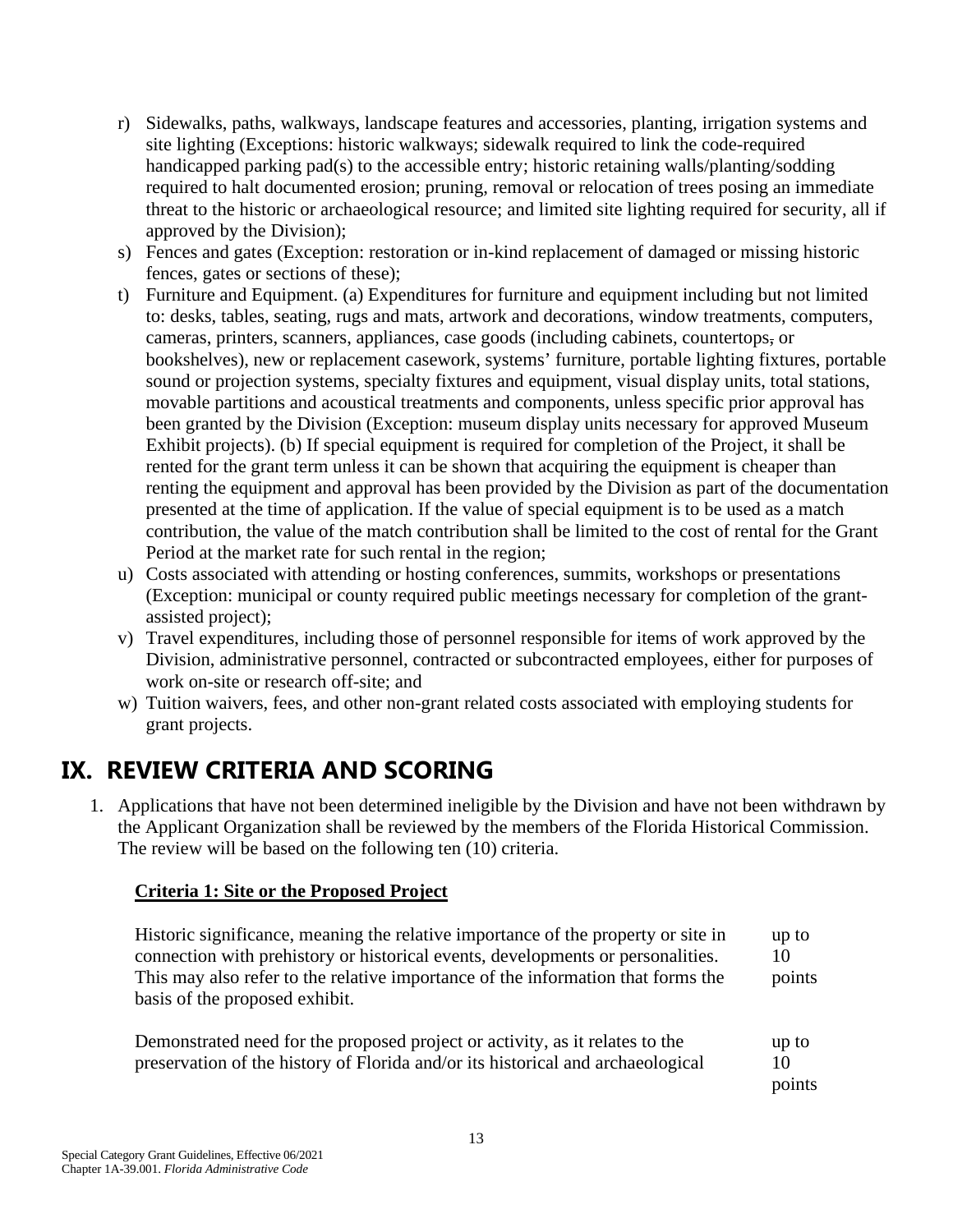resources. This may also refer to the need to update the out-dated information and/or design of a museum exhibit.

Appropriateness of the proposed project scope of work, budget, and timeline in relation to the property, site, resources, collections or information that forms the basis of the proposed project. up to 10 points

#### **Criteria 2: Organization Administration**

Administrative capability, as demonstrated in the application, including staffing, facilities and organization resources adequate to complete the proposed project and meet the administrative requirements of the grant. Applicant administrative experience with previous or open grants awarded by the Division, other divisions of the Department of State, and other granting entities. up to 10 points

Financial resources adequate to meet grant match requirements and/or, as applicable, to carry project costs as necessary pending receipt of disbursements of grant funds or to cover project costs exceeding grant funds awarded. up to 10 points

Consideration for and availability of professional and technical services required to carry out the proposed project, either within the Applicant Organization or as consultants/vendors. up to 10 points

#### **Criteria 3: Public Benefit**

Compatibility with statewide historic preservation priorities established by the Division in the solicitation notice. These priorities are subject to change depending on regional or statewide concerns (e.g., disasters such as fire, flooding or hurricane damage). Further information about these priorities is is specified by the Division in the yearly solicitation notice. up to 10 points Educational potential or demonstration of value for enhancing the public up to

awareness of Florida history, Florida historic sites and properties, the objectives of historic preservation and the application of historic preservation. 10 points Anticipated economic benefits, including direct impact on the local economy and the stimulation of additional private sector interest and investment in historic up to 10

Public use or other public good, including benefit to underrepresented communities, resulting from the proposed project. up to 10

points

points

preservation projects.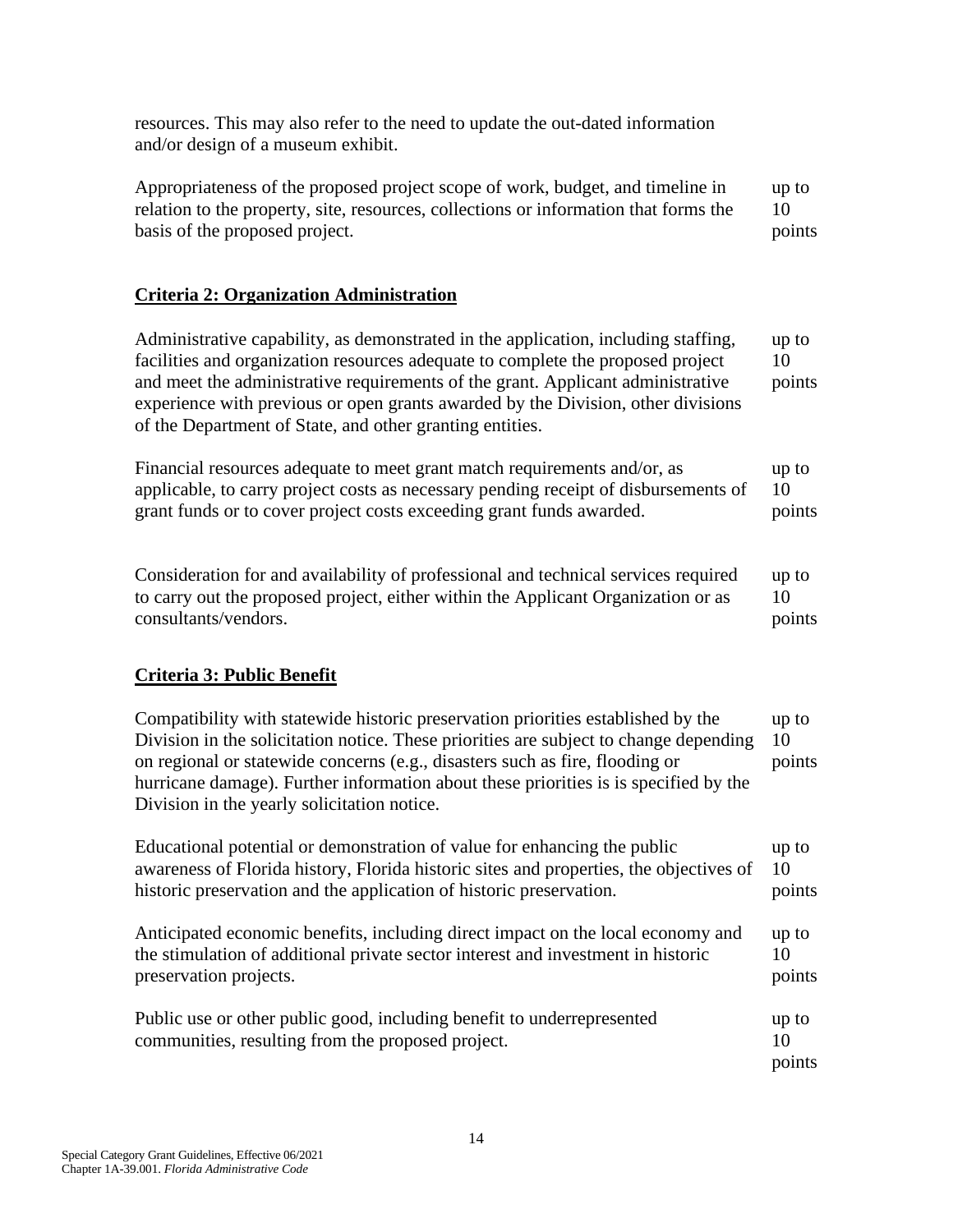- 2. The total possible number of points the Commission can award to an application is 100. The Commission's evaluation will be based on the information contained in the application, required attachments and support materials submitted with the application. The Commission's individual scores will be averaged to determine a final score for each application.
- 3. Applications must receive a minimum average score of **80 or higher** to be *recommended* for funding. Applications receiving an average score of 80 or higher will be recommended to the Secretary of State for review and approval and subsequent forwarding to the Florida Legislature for funding consideration.
- 4. Applications with a tied average score will be ranked by application submission number order (lowest to highest).

### <span id="page-18-0"></span>**A. Review Process**

- 1. Division staff will conduct a technical review to determine eligibility and prepare a staff content review report. Eligible applications will then be submitted to the Florida Historical Commission who serve as the grant review panel.
- 2. The Florida Historical Commission will evaluate each application on the review criteria and assign a score. Applications are ranked according to the average of scores assigned for each application.
- 3. The Florida Historical Commission approves the ranked list for submission to the Secretary of State.
- 4. The Division forwards the ranked list to the Secretary of State.
- 5. The Secretary of State reviews and approves the ranked list and submits it to the Legislature for funding consideration.

### <span id="page-18-1"></span>**B. Staff Review**

- 1. The technical review of applications verifies:
	- a) That the Applicant Organization has the correct **legal status** (public entity or nonprofit, taxexempt, Florida Corporation). Note that for Development projects, the Property Owner (if not the Applicant Organization) must be a Non-profit Organization, state college or university, or agency of government.
	- b) That the Applicant Organization, if not the owner, has the permission of the Property Owner to conduct the proposed Project on the owner's property and the owner is in concurrence with the application and is a public entity or a Non-profit Organization, except for projects involving acquisition or site-specific archaeological investigation.
		- i. For Acquisition and Development projects directed at Real Property, if funded, the Grantee (and the Property Owner, if not the Grantee) **must** file a Restrictive Covenant on the property with the Clerk of Court for ten (10) years for Development and twenty (20) for Acquisition prior to release of any grant funds.
		- ii. For Development projects involving improvements to properties other than Real Property (e.g., an aircraft, locomotive, trolley or marine vessel) and for Museum Exhibit projects, the Grantee (and the Property Owner, if not the Grantee) **must** execute and notarize a Preservation Agreement prior to release of any grant funds. The Preservation Agreement shall require the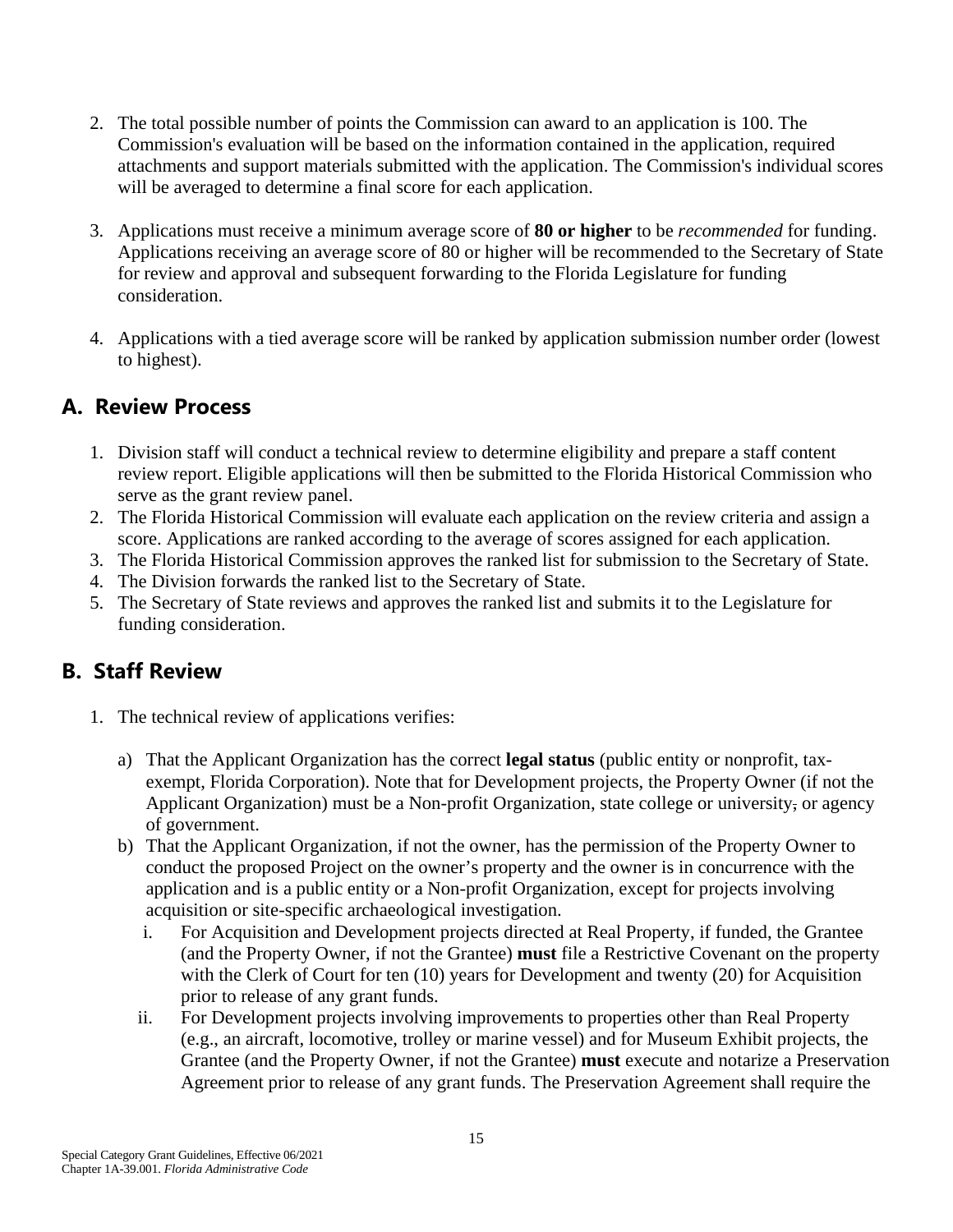Grantee and the Property Owner(s) to maintain the improvements or exhibit for a period of ten (10) years for Development projects and five (5) years for Museum Exhibit projects.

- c) That the proposed Project is consistent with selected project type and the purpose of the Special Category grant program.
- d) That the Project Budget does not include non-allowable expenses.
- e) That appropriate **matching** funds ratio has been identified and documentation has been provided.
- f) All supporting documentation has been provided.
- 2. **Only documents that are provided in response to requests for clarification from staff will be considered after the application deadline.** If necessary, a request for information will be sent with a certain response deadline. Such requests will be made in writing to the Applicant Organization via the DOS Grants System online using the contact information provided in the application. These requests are to clarify the information already submitted in the application. Responses received after the established deadline will not be accepted and the application will be presented to the Florida Historical Commission by Division staff as submitted, along with staff recommendations on how to address the outstanding issues. Clarifications will become an official part of the application.

### <span id="page-19-0"></span>**C. Information Provided to the Florida Historical Commission**

- 1. The Division shall make available online electronic copies of the eligible applications (along with their support materials) to the Florida Historical Commission in sufficient time for its members to review all applications prior to the Florida Historical Commission convening a public meeting for the purpose of considering the applications for funding. Ineligible applications will not be reviewed by the Florida Historical Commission or discussed at the public meeting.
- 2. The Division shall also make available to the Florida Historical Commission a staff content review report on each eligible application that provides an assessment of the information provided in the grant application. The staff content review report will include:
	- a) A synopsis of the proposed Scope of Work;
	- b) An assessment of compliance of the proposed project with any applicable Preservation Standards;
	- c) Relevant concerns or issues with the application, including Applicant Organization responses to requests for information.
	- d) An assessment of the proposed Scope of Work and its appropriateness in regards to the property, site, resources, or collections that forms the basis of the proposed project, personnel and timeframe;
	- e) An assessment of the proposed estimated budget including eligibility of claimed match contributions, with recommendations for any grant funding level adjustments that may be justified by the findings of the staff technical review. Examples of the need for such adjustment would be a recommendation to delete work related to non-allowable expenses, work not consistent with the applicable Preservation Standards or to reduce the grant award in an amount commensurate with inadequately documented or non-allowable match contributions; and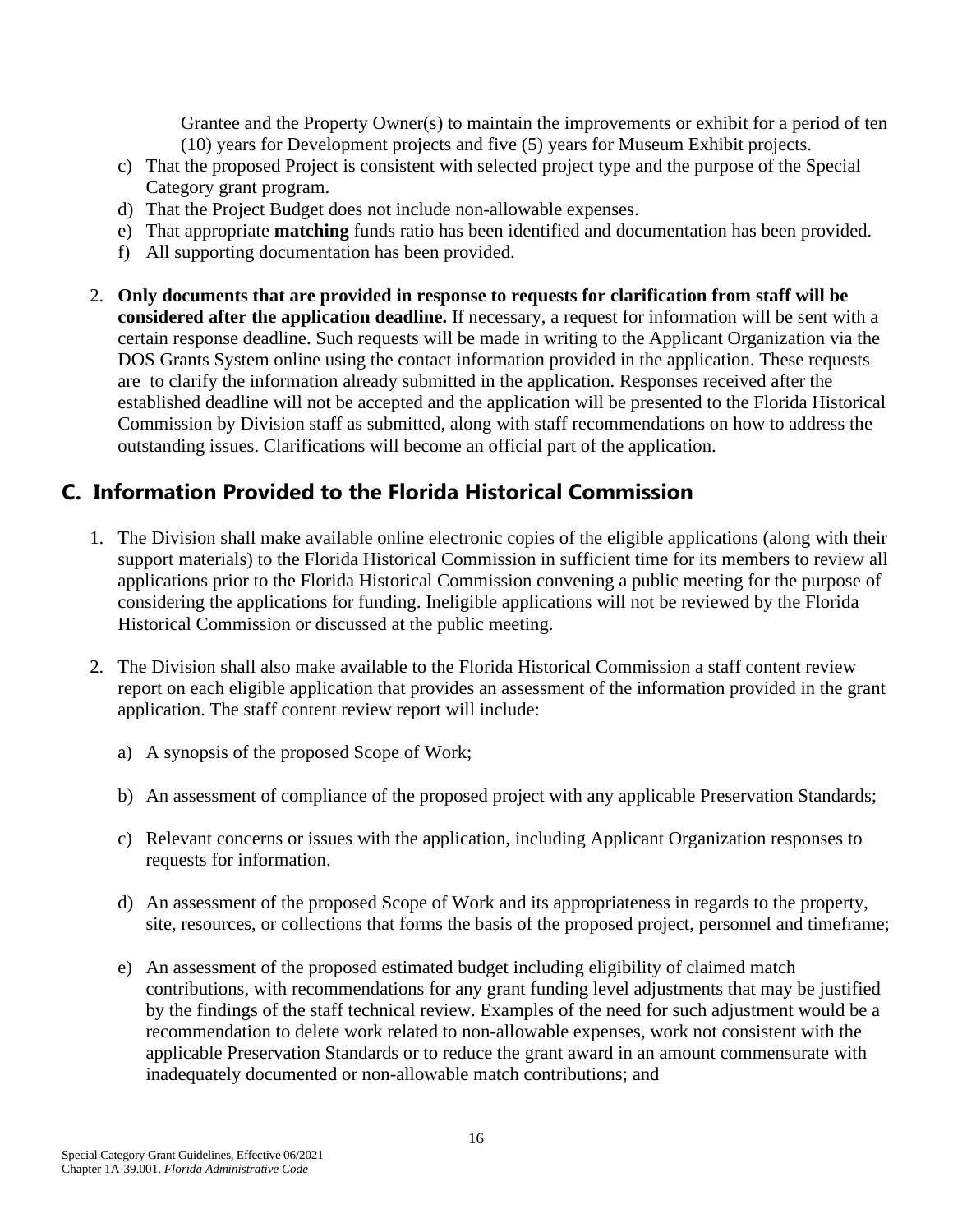f) Other information regarding the Applicant Organization and its compliance with previous Division grants, if relevant.

### <span id="page-20-0"></span>**D. Florida Historical Commission Review of Applications**

- 1. Members of the Florida Historical Commission serve as the grant review panel for the Special Category program. All Commission members must comply with the Standards of Conduct for Public Officers and Employees of Agencies as set forth in section 112.313 Florida Statutes, and voting conflict of interest laws as set forth in sections 112.3143 and 286.012 Florida Statutes.
- 2. Commissioners independently evaluate each application based on the review criteria detailed in these guidelines and are required to follow the Division's scoring instructions. After each panel member has evaluated the applications, there will be a public panel meeting to review, discuss, and score the applications.
- 3. Panel meetings are a public process and anyone can participate by attending in person or via online webinar. Participation instructions will be posted on the Florida Administrative Register (FAR) as a notice, on the Division's website and in the online grant system. The Division strongly encourages applicants to participate in the grant panel meeting, however it is not required. Participating in the panel process can be very helpful for those that intend to apply for future grants.
- 4. The Division Director, or the Director's designee, will serve as the panel Chair. Chairs do not vote on applications being reviewed. At the public meeting, the Florida Historical Commission shall score each eligible application reviewed for each of the aforementioned criteria. For each criterion the minimum score is zero and maximum score ten. As per the results of their review, discussion in the public meeting and scoring, the Commission members shall recommend, for each application, funding levels and any revisions of Scope of Work necessary to ensure compliance with these Guidelines. After all Florida Historical Commission members have finalized scoring of all applications, the Commissioners' scores will be averaged to create a priority ranking list. This ranking list will include all applications reviewed during the public meetings.
- 5. A typical Commission meeting will include the following:
	- a) Call to Order;
	- b) Introduction of Panelists and Staff;
	- c) Panel Instructions from the Chair (including purpose of and conduct of the meeting);
	- d) Technical Discussion of applications. For each application:
		- i. The Chair will announce the application number and applicant name;
		- ii. Division staff will present the results of the staff content review for each application;
		- iii. Applicant representatives (no more than 2) may come forward to answer questions from the panel regarding the proposed project and application (NOTE: presentations are not allowed); and
		- iv. Panelists can update scores and written comments in the DOS Grants System online following discussion of each application;
	- e) Application Scoring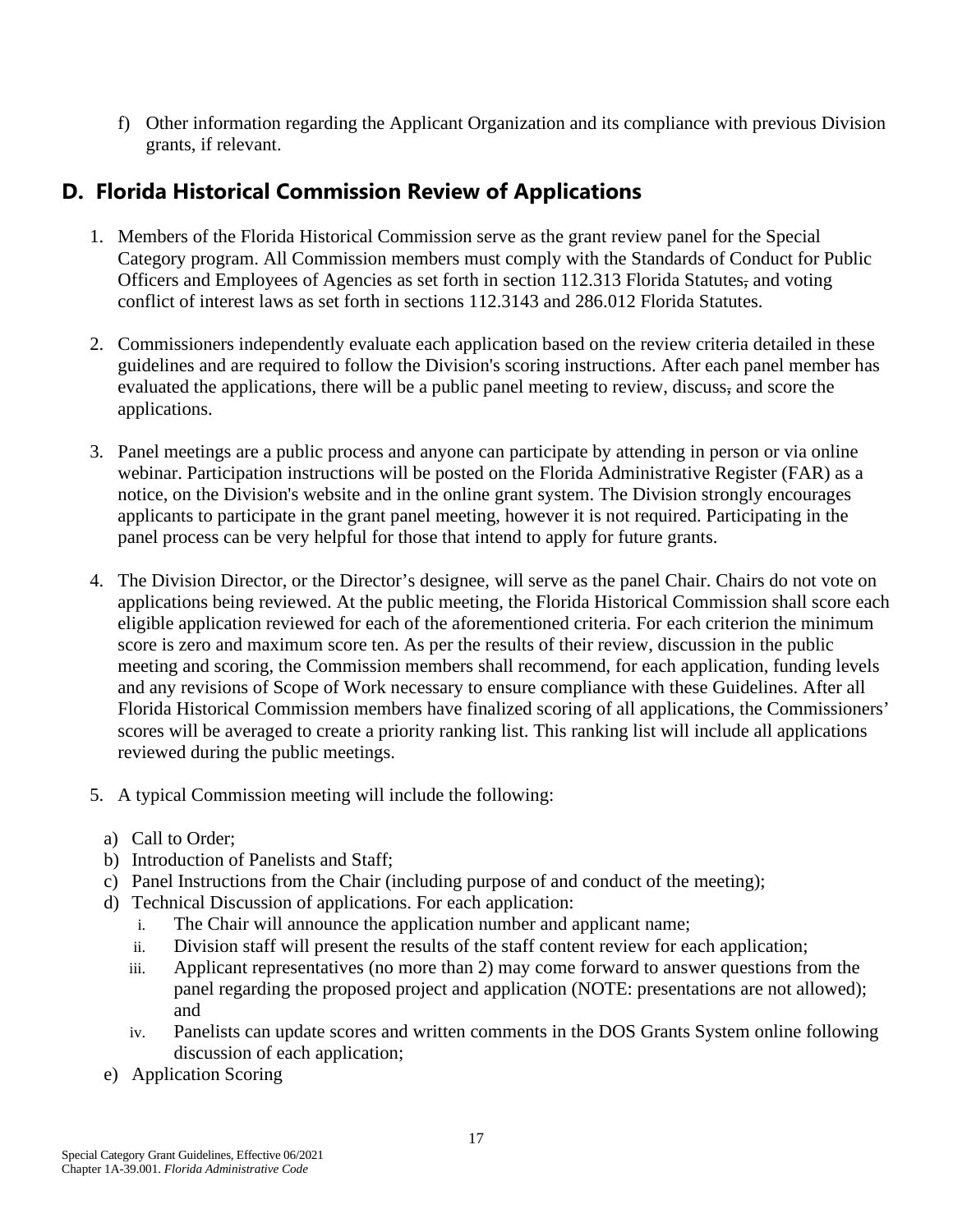- i. Time is allotted for panel to submit final scores and comments after conclusion of review for all eligible applications;
- ii. DOS Grants System averages scores for each project to produce a funding list, ranked in order of total average score, highest to lowest; and
- iii. Ranked funding list is read into the record and applications with a tied average score will be ranked by application submission number order (lowest to highest);
- f) Adoption of Recommended Funding List
	- i. Panel Chair will request discussion and a vote on the approval and recommendation of the ranked funding list to the Secretary of State;
- g) Public Comment; and
- h) Adjournment.

### <span id="page-21-0"></span>**E. Funding Process**

- 1. Following the public meeting, the Division shall prepare a final priority list of all recommended applications with an associated level of funding for each, for review and approval by the Secretary of State. The Secretary may approve the list as submitted by the Florida Historical Commission. The approved list will be posted on the Division's webpage.
- 2. The Secretary of State will provide the Legislature with an approved list, ranked in order of total average score, with funding recommendations for all projects that received a total average score of 80 and above. The Legislature may use this list to make funding decisions.
- 3. Applications recommended for funding by the Florida Historical Commission and approved by the Secretary of State are not guaranteed funds. Funding for state Special Category Grants is contingent on an annual appropriation by the Florida Legislature and, in addition, is subject to veto by the Governor.
- 4. Grant funds shall be awarded in accordance with the final ranking list of the applications considered for grant assistance in a given funding cycle, unless otherwise provided by the Legislature. Special Category funds shall not be provided for projects which were not applied for, reviewed and recommended in accordance with procedures outlined in these Guidelines, unless otherwise provided by the Legislature.
- 5. Following legislative appropriation, any applicant on the ranked list that has not completed a previously-funded Special Category grant project by July 1 of the year for which funds are appropriated will be passed over and the funds will be allocated to the next grantee on the list without an active Special Category grant project under contract.
- 6. If reallocation of grant funds becomes necessary due to completion of a project at less than anticipated cost or project cancellation during the Grant Period the Division will proceed as follows:
	- a) The Director may increase the grant award amount for projects funded in the same grant cycle that received only a portion of the recommended funding amount; and
	- b) If the funds available for reallocation exceed the amount needed to accomplish the objective of paragraph (a) above, after funding the projects in paragraph (a), the Director may allocate remaining additional funds to new grant awards in rank order at the recommended funding level for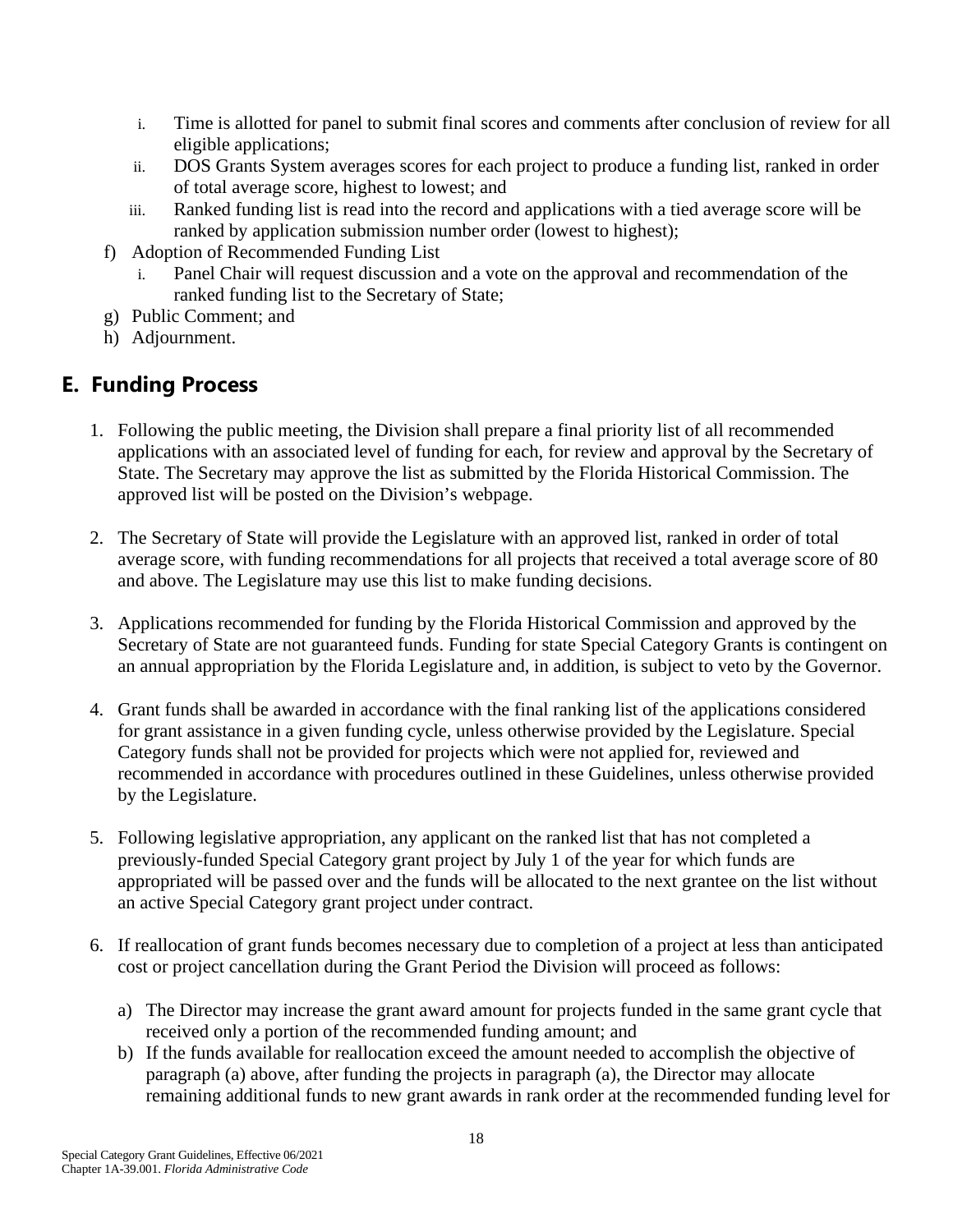projects reviewed and scored in the same grant cycle but not funded because of insufficient funding.

- c) Any funds remaining in any grant allocation as a result of completion of a project at less than anticipated cost or project withdrawal or cancellation that are not reallocated in accordance with paragraph (a) or (b) above shall revert to the funding source from which the grant funds were appropriated.
- d) If additional grant funds become available during the grant year, the Director may increase grant awards, award new grants for applications reviewed by the Florida Historical Commission during the normal review processes or establish a special process for awarding such additional funds.

# <span id="page-22-0"></span>**X. HOW TO APPLY**

- 1. Applications must be submitted on the DOS Grants System at dosgrants.com.
- 2. All application information submitted to the Division is open for public inspection and subject to the Public Records Law (Chapter 119, Florida Statutes).

# <span id="page-22-1"></span>**A. Application Form**

- 1. The application form must be completed using the Division's online grant application and submitted online **by 5:00 pm ET** on the application deadline. Deadlines and a link to the application form are posted on the Division's website at https://dos.myflorida.com/historical/grants/.
- 2. At any time prior to the Special Category review and ranking public meetings, an Applicant Organization may opt to remove an application from further consideration for funding. Those applications will be labeled withdrawn and will not be discussed in the public meetings.

# <span id="page-22-2"></span>**B. Support Materials**

Support materials must be uploaded into the online grant application system. Attachments and support materials will not be accepted by any other method including email and fax, excluding Letters of Support.

# <span id="page-22-3"></span>**C. Required Materials**

Support materials are required documentation of eligibility. The required support materials for the Special Category program are:

- 1. Documentation of Non-profit Status (for Non-profit Organizations only): In-state corporate entities must provide documentation of their active status as a Florida non-profit corporation with the Division of Corporations, Florida Department of State, which can be obtained at: http://www.sunbiz.org by searching the corporate name. Out-of-state corporate entities must include documentation from the Internal Revenue Service confirming that they are exempt from federal income tax under section 501(c)(3) of the Internal Revenue Code.
- 2. Substitute W9 form: Applicant Organizations must submit a copy of their Substitute W9 form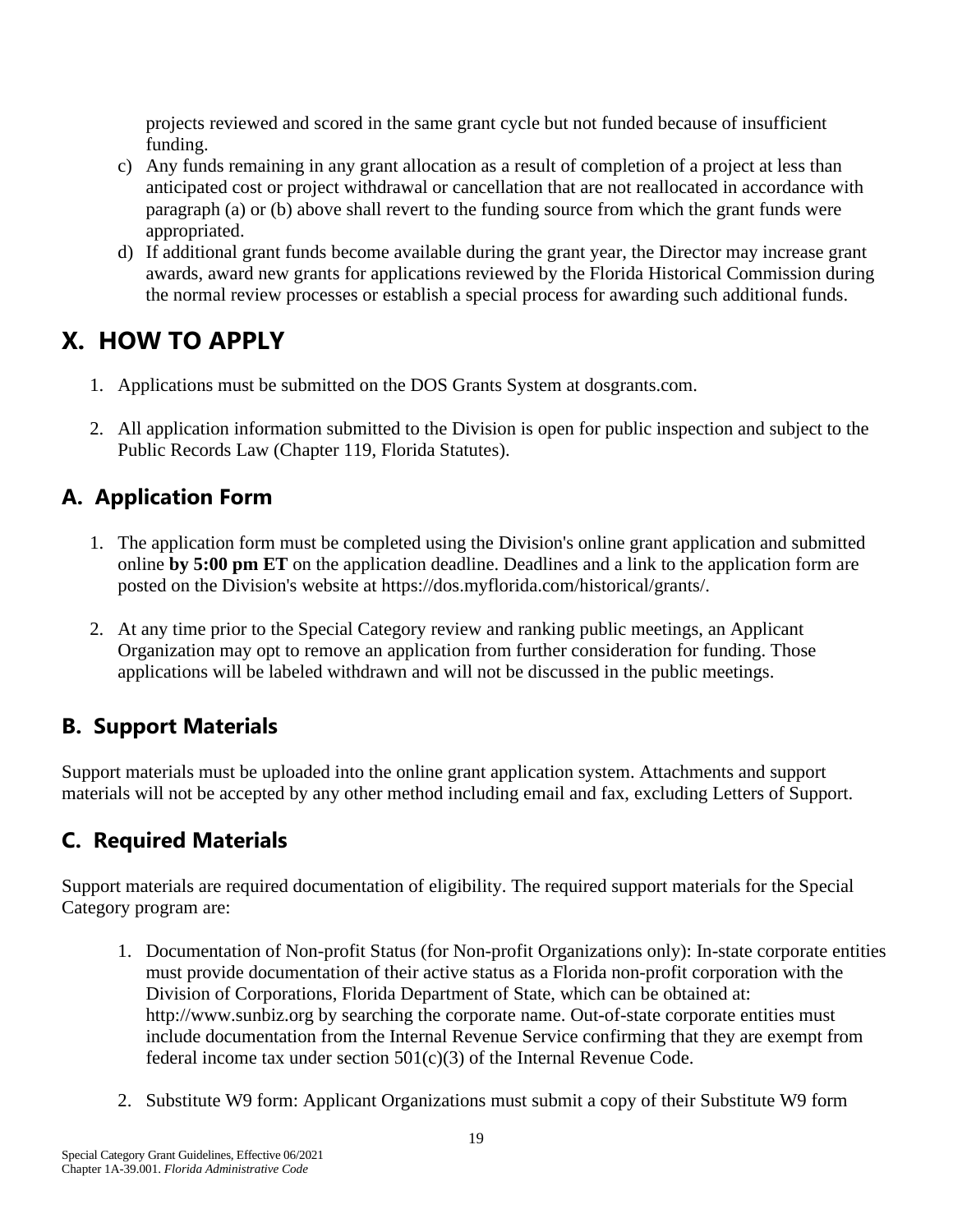(SW9), which can be obtained at the Department of Financial Services (DFS) Substitute W-9 website https://flvendor.myfloridacfo.com.

- 3. Documentation of Confirmed Match: An Applicant Organization shall provide current documentation of all match and this must meet the minimum match requirements outlined in these Guidelines. At a minimum, 25% of the match must be evidenced to be in the form of cash.
- 4. Letters of Support, Endorsement or Resolutions: If available at the time of application submission, he Applicant Organization shall provide a list that includes the following information for each letter of support, endorsement or resolution included in the application: name of author, type of communication (letter, petition, resolution, etc.) and organization represented (if applicable). All letters shall be scanned together and uploaded as a single file. Additional letters may be submitted directly to the Division but must be received one month prior to the public meeting where the Florida Historical Commission will review and score applications.
- 5. Photographs: All Applicant Organizations shall provide digital images as specified in the application instructions. For Acquisition and Development projects, minimum requirements include current photographs of all exterior elevations, principal interior spaces, and significant architectural features, if available, also provide historic photographs of the property.
- 6. Representative Image: A single representative image of the property or project to be used in the application review meeting shall be submitted by the Applicant Organization. The image should convey the theme or purpose of the proposed project, and the property or site should be represented in its current condition.
- 7. Proposed Project Team Support Documents: The Applicant Organization shall provide the curricula vitae/resumes of the proposed project team as listed in the application.
- 8. Architectural/Design Documents (for Development and Museum Exhibit projects only): If completed, the Applicant Organization shall provide architectural project schematics, construction documents, conditions reports or exhibit design documents.
- 9. Appraisal and Purchase Documents (for Acquisition projects only): In this attachment the Applicant Organization must include an appraisal(s), purchase agreement, title/owner search, certified land survey and archaeological survey report, if applicable. For Acquisition projects the maximum grant share shall not exceed the value of the property as determined by a complete appraisal prepared by a Florida State Certified General Real Estate Appraiser. If the appraisal exceeds \$500,000, a second appraisal must be obtained. In such case, the grant award shall not exceed the average of the two appraisals. Only the purchase of the Historic Property or archaeological site is eligible for grant funding. All closing costs are the responsibility of the Grantee. In addition to the supporting documents required for all applications, the application must include the following:
	- a. A copy of the complete appraisal prepared by a Florida State Certified General Real Estate Appraiser. Two appraisals are required if the first appraisal exceeds \$500,000;
	- b. A copy of a title search;
	- c. A copy of an executed option or purchase agreement;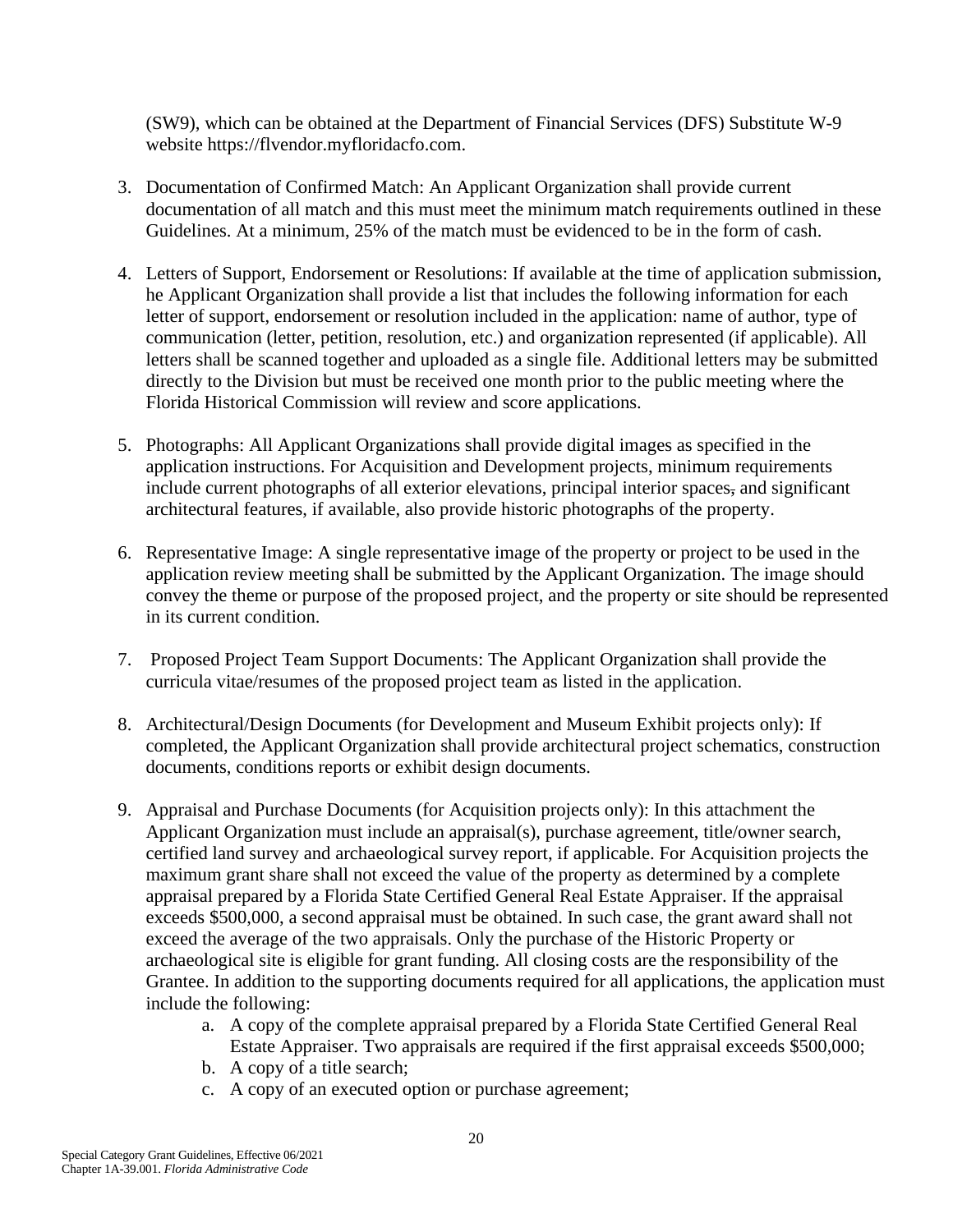- d. A copy of the certified land survey; and
- e. If applicable, a copy of the archaeological survey report substantiating the significance of the archaeological site proposed for acquisition.
- 10. Archaeological Supporting Documents (for Archaeological Research projects only): Copies of previous archaeological site reports or surveys of the property that is the subject of the proposed project, or reports of previous analyses of the material projected to be researched, shall be submitted. Curricula vitae for principal investigator and other key personnel, if known, must also be provided. If principal investigator has not yet been selected, a list of tasks or projected responsibilities must be submitted in place of the curriculum vitae.
- 11. Exhibit Supporting Documents (for Museum Exhibit projects only): The Application Organization shall include curricula vitae for all key project research and exhibit development personnel, if known. In the same manner, if objects are to be loaned from other institutions or individuals for exhibit, letters of confirmation from lending institutions must be provided.
- 12. Documentation of Demonstrated Need: An Applicant Organization should use this attachment to explain and document the demonstrated need for the proposed project or activity, as it relates to the preservation of the history of Florida and/or its historical and archaeological resources, including any immediate threats to the historical property/ies, historic resources or materials, archaeological sites or historical information that is the subject of the proposed project.
- 13. Local Protection (for site specific projects only): Copies of any documents that provide local protection of the project site, if any currently exist, must be provided. This may include local protection ordinances, preservation or conservation agreements, protective or restrictive covenants, or maintenance agreements.
- 14. Owner Concurrence Letter (for site-specific projects only): Each Applicant Organization shall provide a letter that documents that the Applicant Organization has the permission of the owner of record (if the Property Owner is not the applicant) to conduct the proposed project on the owner's property and that the owner is in concurrence with this application for grant funding. Note that, for Development projects, the owner must be a Non-profit Organization, state college or university or agency of government. If the property for which grant funding is requested is leased by the Applicant Organization, the lease agreement must be dated, signed and submitted at the time of the application submission, with the required Owner Concurrence Letter attachment to the application.
- 15. Optional Materials: An Applicant Organization may use this attachment to present additional documents not specifically requested by the Division that support the application. Such materials may include copies of National Register nominations, conditions assessments, newspaper articles or other documents that reflect the historical significance of the resource, highlight its historic characteristics, its public use or so on.

### <span id="page-24-0"></span>**D. Restrictive Covenants**

For Special Category Grant projects involving acquisition of or improvement to Real Property, the Grantee and the Property Owner(s) shall execute and file Restrictive Covenants with the Clerk of the Circuit Court in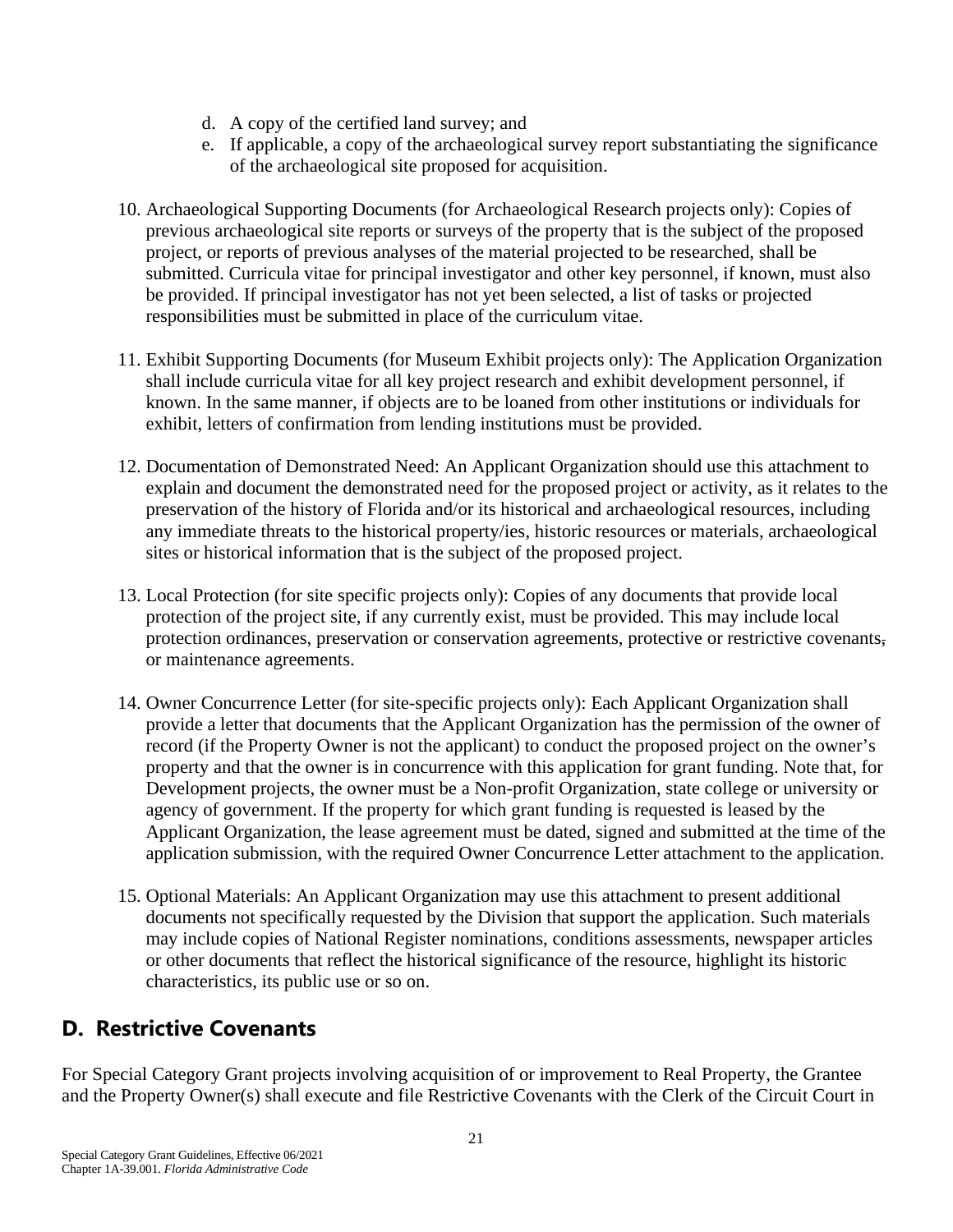the county where the property is located, prior to final release of grant funds and close-out of the project. This Restrictive Covenants form is available on the Division's website

http://www.dos.myflorida.com/historical/grants/special-category-grants/ and at the Department grants online system http://www.dosgrants.com.

- 1. The Restrictive Covenant shall include the following provisions:
	- a) The Restrictive Covenants shall run with the title of the property, shall encumber the property and shall be binding upon the Grantee and the Property Owner(s), if different, and their successors in interest for ten (10) years from the date of the recordation of the Restrictive Covenants for projects involving improvements to Real Property and for twenty (20) years for acquisition projects.
	- b) The Grantee and Property Owner(s) shall permit the Division to inspect the property at all reasonable times to determine whether the Grantee and Property Owner(s) are in compliance with the terms of the Restrictive Covenants.
	- c) The Grantee and Property Owner(s) shall maintain the property in accordance with the Secretary of the Interior's Standards for the Treatment of Historic Properties.
	- d) The Grantee and Property Owner(s) agree that no modifications will be made to the property, other than routine repairs and maintenance, without advance review and approval of the plans and specifications by the Division.
	- e) The Restrictive Covenants shall contain the following amortization schedule of the repayment of grant funds, should the Grantee or Property Owner(s) or their successors in interest violate the Restrictive Covenants.
		- i. Amortization Schedule for projects involving improvements to Real Property: If the violation occurs within the first five (5) years of the effective date of these covenants, the Department shall be entitled to return of the entire grant amount. If the violation occurs after the first five (5) years, the Department shall be entitled to return of the entire grant amount, less 10% for each year past the first five (5).
		- ii. Amortization Schedule for Acquisition projects: If the violation occurs within the first ten (10) years of the effective date of these covenants, the Department shall be entitled to return of the entire grant amount. If the violation occurs after the first ten (10) years, the Department shall be entitled to return of the entire grant amount, less 5% for each year past the first ten (10).
	- f) Other provisions as agreed upon by the Division and the Grantee.

### <span id="page-25-0"></span>**E. Preservation Agreement**

1. For Special Category Grant Development projects involving improvements to properties other than Real Property (e.g., an aircraft, locomotive, trolley or marine vessel) and Museum Exhibit projects, the Grantee shall execute and notarize a Preservation Agreement. The Document shall be executed and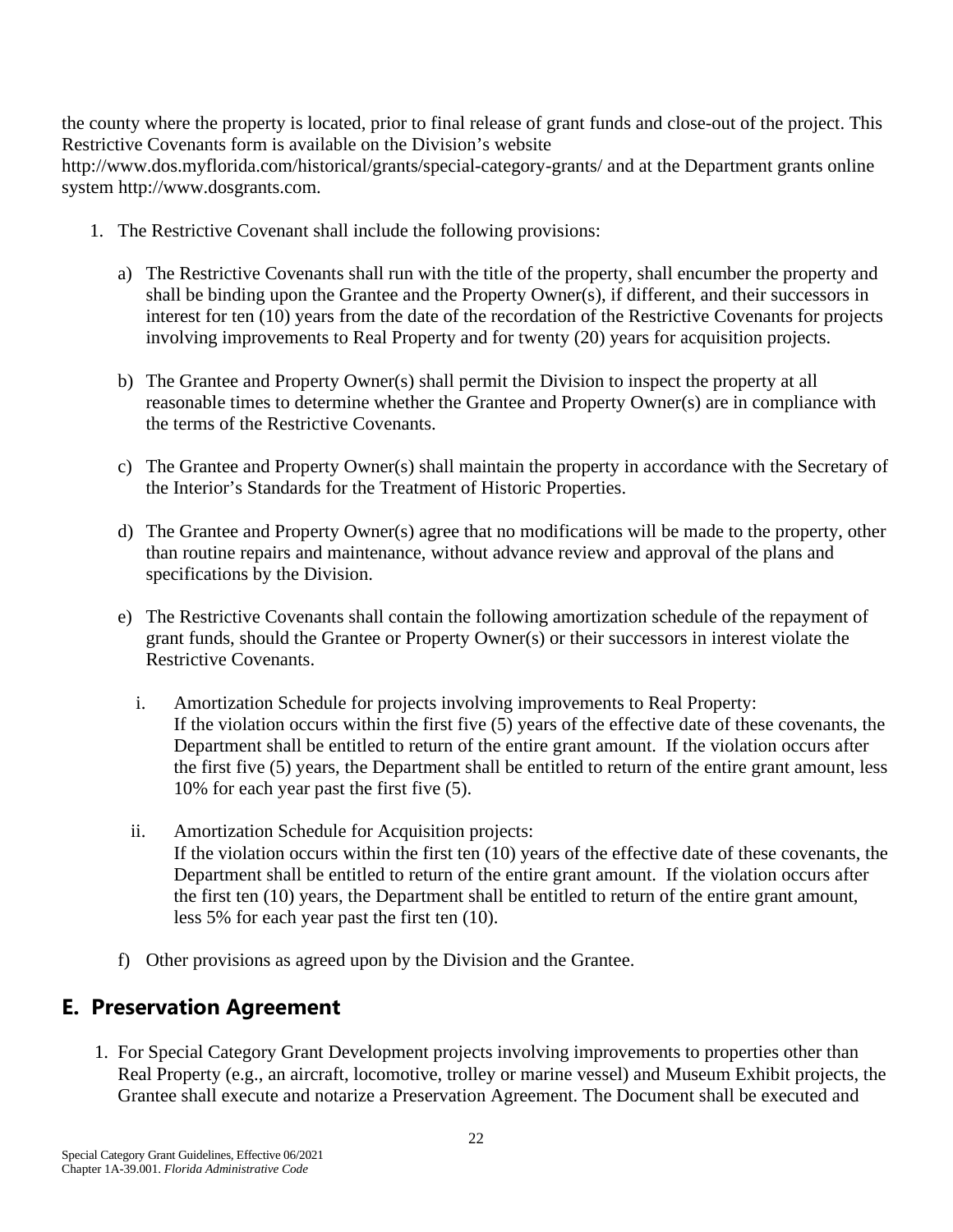notarized prior to final release of grant funds and close-out of the project. The Preservation Agreement for these types of projects shall require the Grantee and the Property Owner(s) to the follow the terms for ten (10) years for Development projects and five (5) years for Museum Exhibit projects. The Preservation Agreement form is incorporated by reference and is available on the Division's web site http://www.dos.myflorida.com/historical/grants/special-category-grants/ and at the Department grants online system http://www.dosgrants.com.

- 2. The Preservation Agreement shall include the following provisions:
	- a) The Grantee shall assume the cost of the continued maintenance and repair of the exhibit or of the property so as to preserve the architectural or historical integrity of the same.
	- b) The Grantee agrees that no visual or structural alterations will be made to the exhibit or the property without prior written permission of the Division.
	- c) The Division, its agents and designees shall have the right to inspect the exhibit or property at all reasonable times in order to ascertain whether or not the conditions of this agreement are being observed.
	- d) The Preservation Agreement shall contain requirements for the repayment of grant funds, should the Grantee or Property Owners or their successors in interest violate the Preservation Agreement.
	- e) Other provisions as agreed upon by the Division and the Grantee.

# <span id="page-26-0"></span>**XI. GRANT AWARD AGREEMENT**

- 1. All grant awards which have been approved in accordance with these Guidelines and authorized by the Legislature and Governor shall be formalized through a Grant Award Agreement by which the Grantee enters into a contract with the State of Florida for the transparent management of grant funds. The Grant Award Agreement is specific to the type of project being assisted.
- 2. For all funded Projects, any changes to the Scope of Work and Project Budget submitted with the application must be reviewed and approved by the Division prior to execution of a Grant Award Agreement.
- 3. Project work may not be initiated prior to the Effective Date of the Grant Award Agreement, unless:
	- a) The Division may authorize initiation of project work prior to the Effective Date of the Grant Award Agreement if damage to, or loss of the property would likely otherwise occur. Such authorization must be secured prior to the initiation of work and shall apply only to work to be undertaken during the period after legislative appropriation for funding is made.
		- i. The Grantee must request such authorization in writing and must document the imminent threat to the property by submission of a letter or report from a licensed architect, structural engineer, specialty engineer or geomorphologist, as applicable, clearly describing the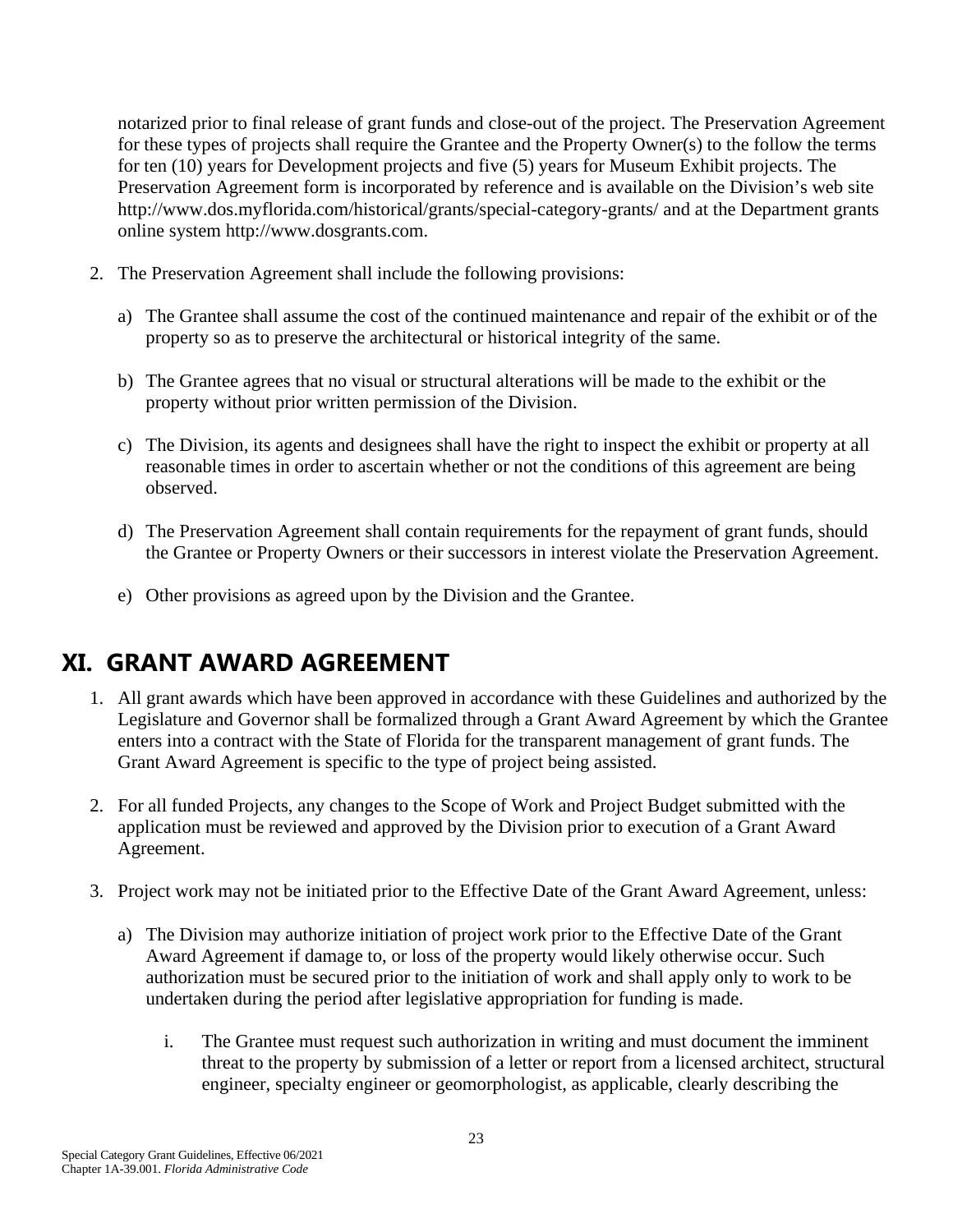conditions constituting the threat.

- ii. The Division shall review the documentation provided by the Grantee and make a determination regarding justification for requested authorization. The written determination of the Division shall be final. Any authorization granted for work initiated prior to the Effective Date of the Grant Award Agreement shall apply only to that work addressing the conditions contributing to the identified threat to the property. All proposed corrective measures shall meet applicable Preservation Standards.
- b) Division authorization for initiation of project work prior to the Effective Date of the Grant Award Agreement shall impose no liability on the Division if anticipated grant funds are not appropriated by the Legislature and approved by the Governor. All such work shall be undertaken solely at the Applicant Organization's risk.
- c) Division authorization does not entail disbursement of any payment prior to the Effective Date of the Grant Award Agreement. Grantee shall use matching funds to carry out approved work prior to the Effective Date.
- 4. Grant Encumbrance Period and Expenditure Period:
	- a) Encumbrance Period for Projects Requiring Contractual Services:
		- i. During the encumbrance period, but not later than the end date of the encumbrance period as outlined in the Grant Award Agreement, the Grantee shall execute all required contracts for all or part of the work to be accomplished with grant funds. Projects for which no encumbrance is accomplished by the established deadline may be cancelled by the Division and the grant funds may be reallocated in accordance with these Guidelines.
		- ii. Exception: The encumbrance period for a Special Category Grant project can be extended by written approval of the Division if requested in writing as indicated below and if the Grantee demonstrates to the satisfaction of the Division that partial encumbrance of grant funding and the required match by binding contract(s) is achievable by the end of the requested extended encumbrance period. The Grantee's written request for extension of the encumbrance deadline must be submitted to the Division as outlined in the Grant Award Agreement.
	- iii. For projects not involving contract services, but to be conducted by Grantee's internal staff, the Grantee and the Division shall consult on a case-by-case basis to develop an acceptable encumbrance schedule.
	- b) Expenditure Period:
		- i. Grant funds and required match resources must be expended as outlined in the Grant Award Agreement and properly documented as required by the Division.
		- ii. Grant funds shall not be used for project expenditures that are incurred after the expenditure period end date, which is the termination date of the Grant Award Agreement.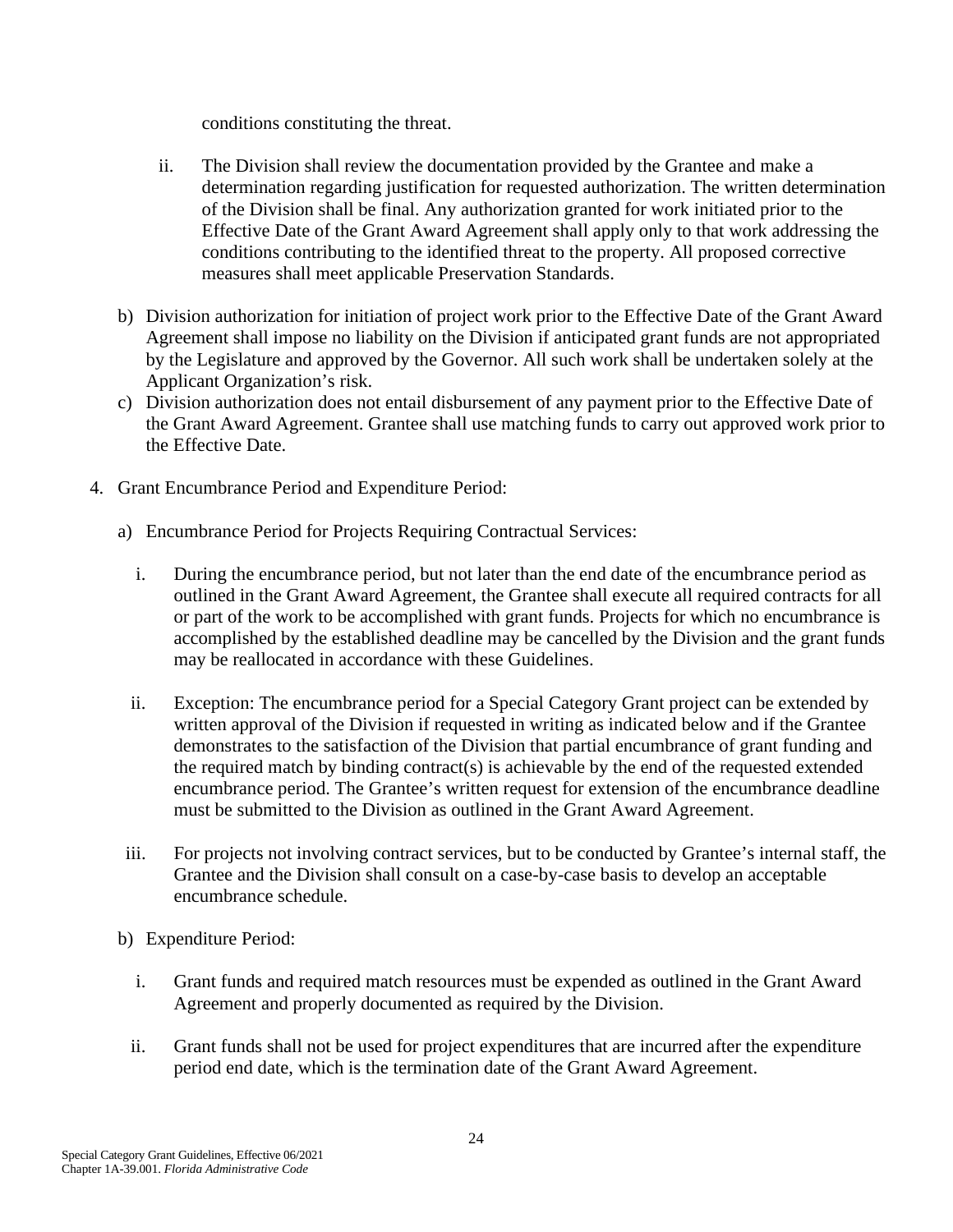- iii. The Division may extend the expenditure period by not more than 180 days. Time extensions will be considered on a case-by-case basis and will be valid only if a contract amendment is executed by both parties, as outlined in the Grant Award Agreement. The Grantee must request the extension in writing, provide documentation that all grant funds and match contributions are encumbered and demonstrate to the satisfaction of the Division that project work is progressing at a rate such that completion is achievable within the extended expenditure period.
- c) The Grantee's written request for extension shall be submitted to the Division no later than thirty (30) days prior to the termination date of the Grant Award Agreement.

### <span id="page-28-0"></span>**A. Reporting Requirements**

- 1. As required by the Grant Award Agreement, Grantees shall submit periodic progress reports to the Division. Progress reports, along with any supporting or required information that documents project status, shall be submitted via the Department grants online system and meet the established deadlines indicated in the Grant Award Agreement. A progress report describes the progress of the project during the last reporting period including:
	- a) The progress and status of each Scope of Work activity;
	- b) The progress and status of the deliverables;
	- c) Status of executing subcontracts and encumbrance of funds; and
	- d) Any variations from project timeline, budget and deliverables, with a description of reasons for variance.
- 2. Progress reports shall be accompanied by support materials that can effectively document the current status of project work as related to the Scope of Work. Photographs shall be captioned with property name, date of photograph, and description of feature and work described. For photographic submissions, Grantee may follow the suggested format established by the Division and available for consult at the Division's web page http://www.dos.myflorida.com/historical/grants/special-categorygrants/.
- 3. The Grantee shall submit a final progress report within thirty (30) days following the Expiration Date of the grant. An exception to this is the establishment of a specific final progress submission date when a grant extension is agreed upon and a contract amendment is executed by the Grantee and the Division.
- 4. The Grantee shall provide information and documentation to the Division to assist in identifying nonstate entity Grantees that are required to comply with the Florida Single Audit Act, Sections  $215.97(2)(a)$  and  $215.97(8)(a)$ , F.S. and assisting in compliance. Information and documentation provided by the Grantee shall be reported by grants staff to the Department's Office of Inspector General.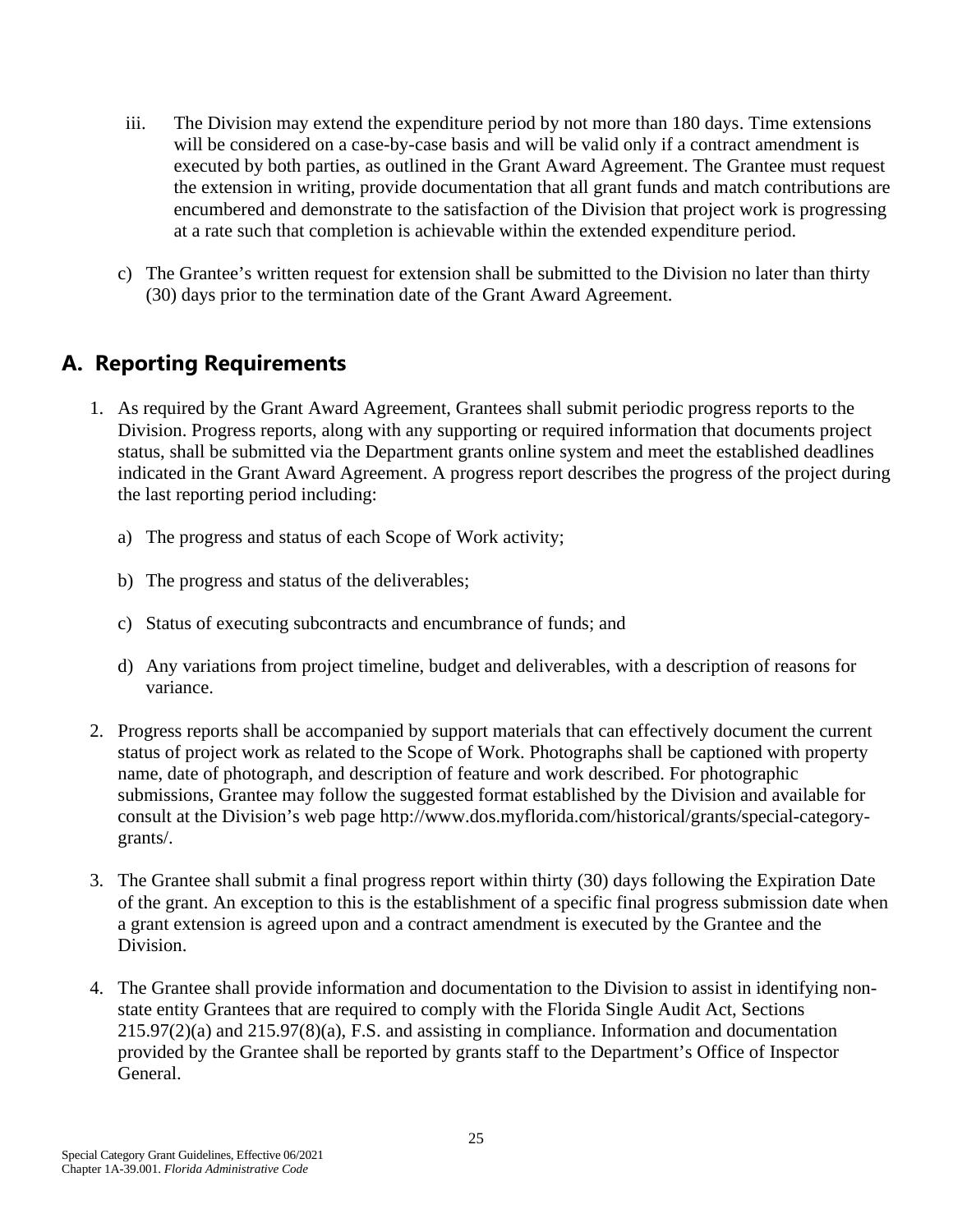### <span id="page-29-0"></span>**B. Retention of Records**

The Grantee shall retain financial records, supporting documents, statistical records and all other records including electronic storage media pertinent to the Project for a period of five (5) years after the close out of the grant. If any litigation or audit is initiated, or claim made, before the expiration of the five-year period, the records shall be retained until the litigation, audit or claim has been resolved.

### <span id="page-29-1"></span>**C. Grant Withdrawal or Cancellation**

In the event an Applicant Organization is unable to complete the Scope of Work specified in the executed Grant Award Agreement, the Division should be informed as soon as possible. All pre-approved grant and match expenditures shall be documented and a final progress report must be submitted along with expenditure logs and schedule of values evidencing the percentage of completion. Any unaccounted advanced funds shall be returned to the Division.

# <span id="page-29-2"></span>**XII. GRANT FORMS**

The following forms must be used in the administration of all grants in these guidelines and are hereby incorporated by reference and available from the Division at http://dos.myflorida.com/historical/grants/:

| # | <b>Title</b>                                         |                | <b>Form # Effective Date</b> |
|---|------------------------------------------------------|----------------|------------------------------|
|   | 1. Special Category Grant Application DHR002 06/2021 |                |                              |
|   | 2. Grant Award Agreement                             | GAA001 06/2021 |                              |
|   | 3. Progress and Final Report                         | DHR003 5/2018  |                              |
|   | 4. Preservation Agreement                            | DHR007 5/2018  |                              |
|   | 5. Restrictive Covenants                             | DHR008 5/2017  |                              |

# <span id="page-29-3"></span>**XIII. DEFINITIONS**

- A. "Acquisition" means fee simple purchase of Real Property.
- B. "Applicant Organization" means a public entity governed by a county, municipality, school district, community college, college, university or an agency of state government; or a Non-profit Organization.
- C. "Department" means the Department of State.
- D. "Development" means architectural and other planning and construction required to facilitate the Preservation, Rehabilitation or Restoration of a Historic Property, or the Reconstruction of such property that no longer exists for which there is sufficient historical documentation available to accurately replicate the property.
- E. "Director" means the Director of the Division of Historical Resources.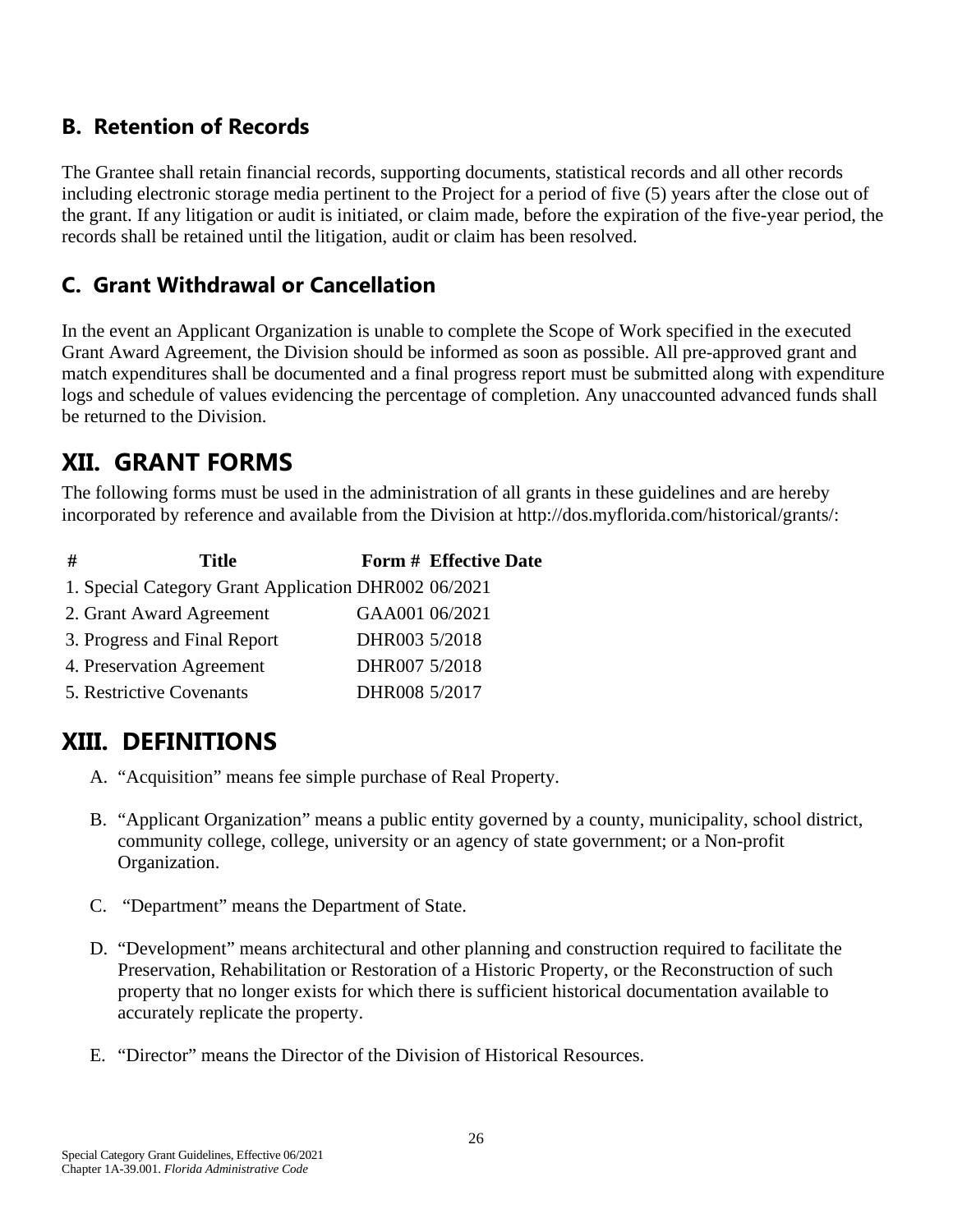- F. "Division" means Division of Historical Resources of the Department. The Division's mailing address is 500 South Bronough Street, Tallahassee, Florida 32399-0250. Its telephone number is 850.245.6333.
- G. "Effective Date" means July 1 of the state fiscal year in which requested grant funding is appropriated by the Florida Legislature. Neither grant funds nor match contributions may be expended before this date except as allowed in the Guidelines.
- H. "Encumbrance" means commitment of grant funds and match by binding contract.
- I. "Expenditure" means the outlay of cash or the amount due and owing after receipt of goods or services included in the Scope of Work.
- J. "Expiration Date" means the date by which all grant funds and match must be expended.
- K. "Florida Historical Commission" means the advisory body created pursuant to Section 267.0612, F.S., to assist the Director of the Division of Historical Resources in carrying out the purposes, duties and responsibilities of the Division.
- L. "Florida Master Site File" means the list maintained by the Division of all recorded historical and archaeological sites and properties in the State of Florida.
- M. "Florida Single Audit Act" means the uniform state audit requirements for state financial assistance provided by state agencies to non-state entities as codified in Section 215.97, F.S.
- N. "Grant Award Agreement" means the legal instrument which binds the Grantee and the Division to the terms, conditions and limitations of the Division's grants programs.
- O. "Grantee" means the organization or governmental entity to which a grant is awarded, which has entered into a Grant Award Agreement with the Division and which is responsible and accountable both for the use of the funds provided and for the performance of the grant-assisted project.
- P. "Grant Period" means the period between Effective Date and Expiration Date of the Grant Award Agreement during which time expenditure of all grant funds and all contributions to match must be made.
- Q. "Historic District" means a geographically definable area, urban or rural, possessing a significant concentration, linkage or continuity of sites, buildings, structures or objects united by past events or aesthetically by plan or physical development. A district may also comprise individual elements separated geographically but linked by association or history.
- R. "Historic Property" means any prehistoric or historic site, district, building, object or other real or personal property of historical, architectural or archaeological value and folklife resources. These properties or resources may include, but are not limited to, monuments, memorials, Indian habitations, ceremonial sites, abandoned settlements, sunken or abandoned ships, engineering works, treasure trove, artifacts or other objects with intrinsic historical or archaeological value, or any part thereof, relating to the history, government and culture of Florida.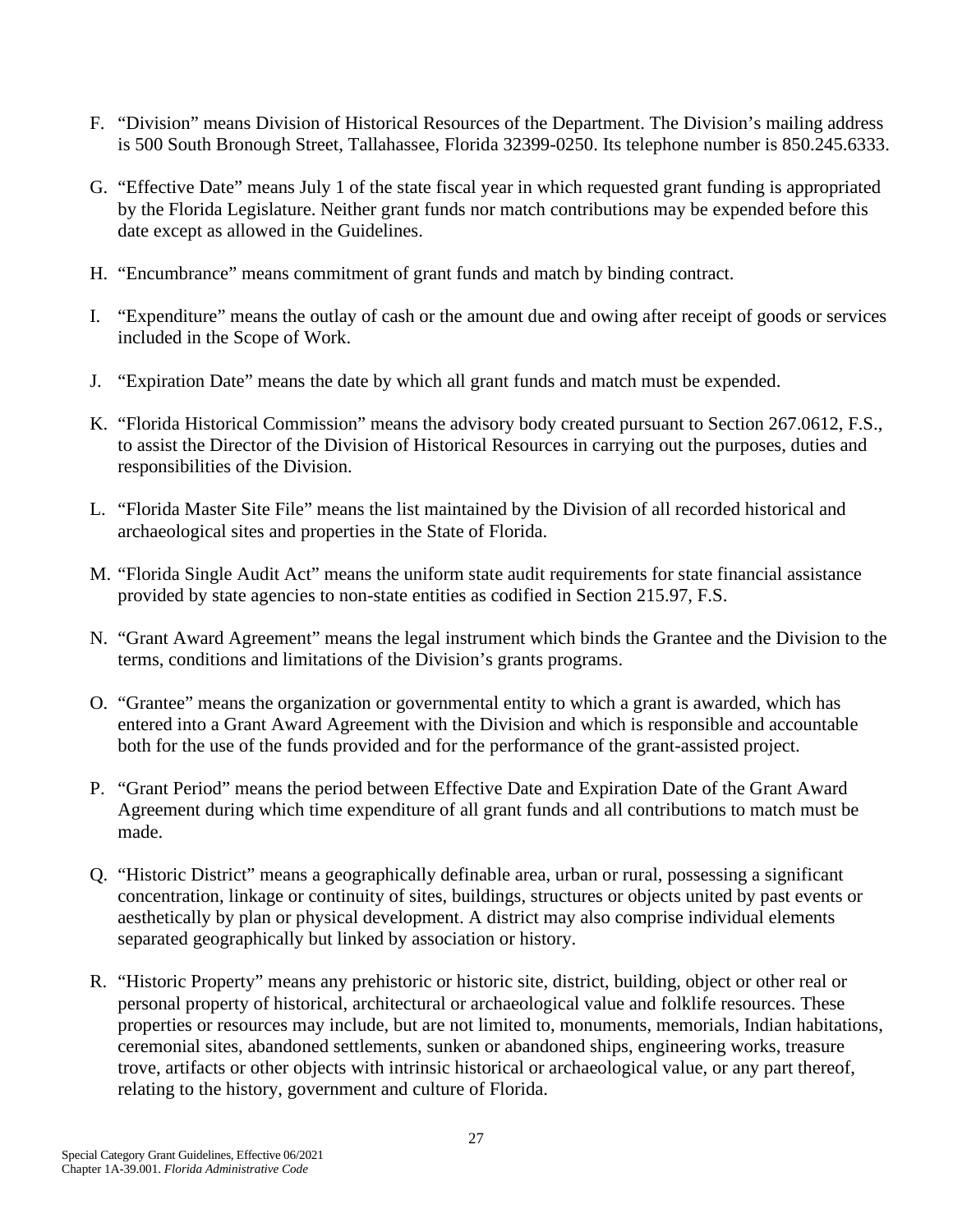- S. "In-kind Contribution" means a non-monetary contribution of equipment, services, property or labor provided by the Grantee, or a third party, and consistent with the Scope of Work and must be essential to the implementation of the Project.
- T. "Match" means cash, In-kind Contributions or donated materials, which must be made by the Grantee in order to receive the grant award. All match contributions, whether cash, In-kind Contributions or donated materials, must be consistent with the Scope of Work and must be essential to the implementation of the project.
- U. "National Register of Historic Places" means the list of districts, sites, buildings, structures and objects significant in American history, architecture, archaeology, engineering and culture, authorized by the National Historic Preservation Act of 1966, as amended, and administered by the U.S. Department of the Interior, National Park Service. The list of Properties on the National Register of Historic Places in Florida is available from the Division.
- V. "Non-profit Organization" means a corporate entity which is registered pursuant to Chapter 617, F.S., as a Florida non-profit corporation with the Division of Corporations, Florida Department of State. Grantees other than government entities must maintain active non-profit status with the Division of Corporations during the Grant Period. For Non-profit organizations outside of Florida, the Non-profit organization must be registered under  $501(c)(3)$  by the U.S. Department of the Treasury, Internal Revenue Service.
- W. "Planning" means research, testing, analysis and design required for implementation of a Project.
	- a. Planning for a Development project may include historical research, development of a historic structure report, condition assessment, survey, hazardous materials survey and abatement plan, rehabilitation feasibility study and construction documents (plans and specifications).
	- b. Planning for an Archaeological project may include research, predictive modeling and remote sensing applications, as necessary for development of a research design for the project.
	- c. Planning for a Museum Exhibit project may include historical research, conceptual and design documents and specifications.
- X. "Preservation" means the act or process of applying measures necessary to sustain the existing form, integrity and materials of a Historic Property. Work, including preliminary measures to protect and stabilize the property, generally focuses upon the ongoing maintenance and repair of historic materials and features rather than extensive replacement and new construction. New exterior additions are not within the scope of this treatment; however, the limited and sensitive upgrading of mechanical, electrical and plumbing systems and other code-required work (including accessibility and life safety requirements) to make properties functional is appropriate within a preservation project.
- Y. "Preservation Agreement" means the notarized legal instrument by which a Grantee and Property Owner commit to maintenance and repair of a property other than Real Property or a museum exhibit improved with Special Category grant assistance so as to preserve the architectural or historical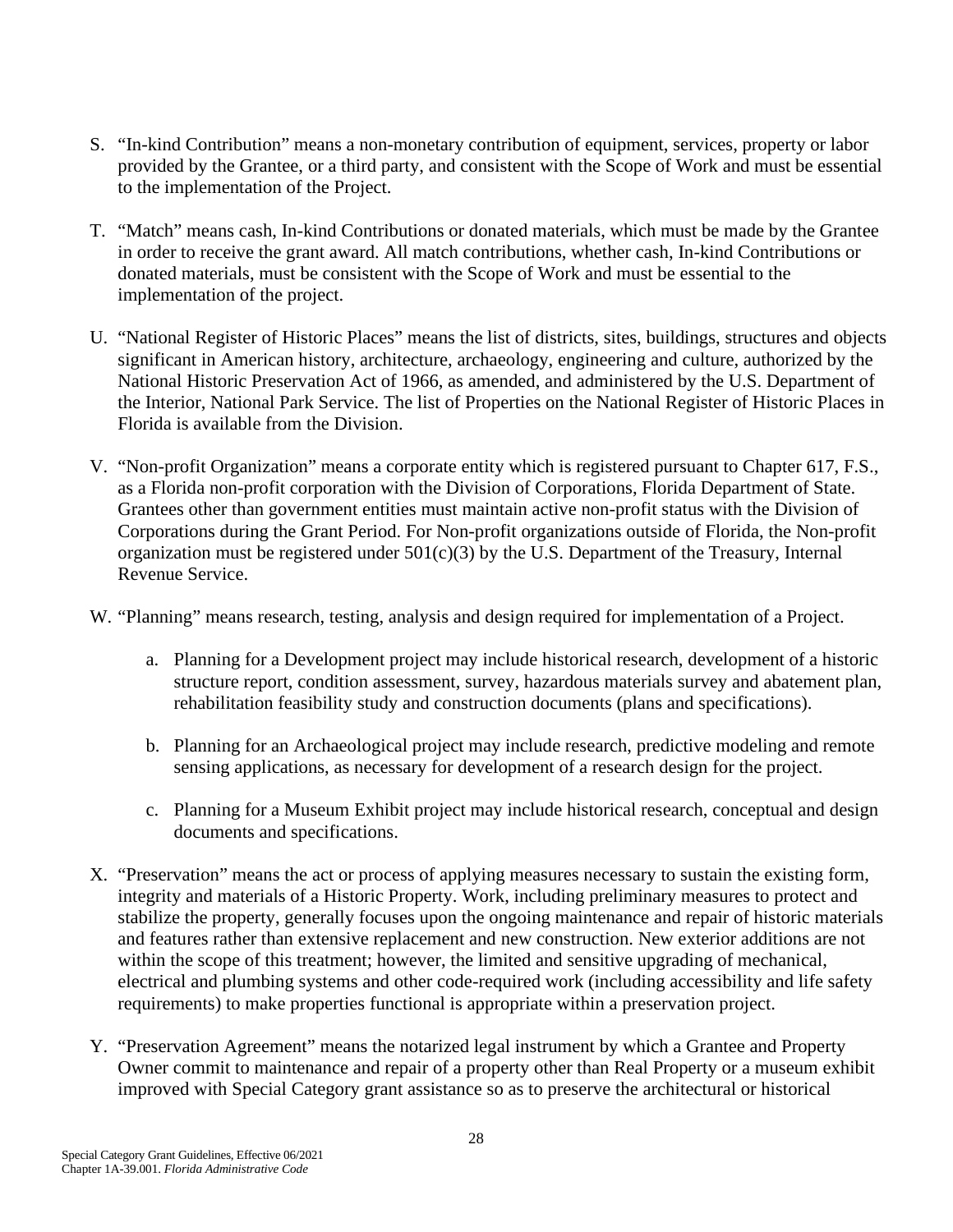integrity of the same. This legal instrument is applicable only to those Museum Exhibit projects and Development projects for which recordation of Restrictive Covenants is not possible or required (see X.E. Preservation Agreement). Properties other than Real Property include but are not limited to: locomotives, railcars, marine vessels, aircraft and other movable objects. The term of the Preservation Agreement for Special Category grants is ten (10) years for Development projects and five (5) years for Museum Exhibit projects, from the date of execution. The Preservation Agreement must be executed and submitted to the Division prior to any release of grant funding.

- Z. "Preservation Standards" means the following standards promulgated by the National Park Service, United States Department of the Interior, and the Division for the types of projects indicated:
	- a. For projects involving individual historic buildings, the Secretary of the Interior's Standards for the Treatment of Historic Properties;
	- b. For projects where archaeological work is necessary due to the movement of soil associated to work on a Historic Property, the Secretary of the Interior's Standards for Archaeological Documentation;
	- c. For projects involving historical research, the Secretary of the Interior's Standards for Historical Documentation;
	- d. For projects involving documentation of a historic structure, the Secretary of the Interior's Standards for Architectural and Engineering Documentation; and
	- e. The National Park Service and Division standards referenced in paragraphs (a) through (d) above are available from the Division.
- AA. "Project" means the undertaking that encompasses a set of tasks or activities defined by the Scope of Work and budget included in the grant application and formalized in the Grant Award Agreement. The Project must begin on the grant Effective Date and end on, or before, the grant Expiration Date. A Project may be a part of a larger effort undertaken in a series of distinct phases, which may have begun before the Grant Period and which may extend beyond the Grant Period but will be treated as a specific and measurable distinct project during the Grant Period and shall be documented as such by the Applicant Organization.
- BB. "Project Budget" means the budget and project description included in the grant application. The Project Budget must succinctly describe all major elements of project work, the estimated cost of each and clearly allocate requested grant funding and match contributions to each.
- CC. "Property Owner" means the owner(s) of land or building(s) or both, and of all improvements made with grant funds.
- DD. "Real Property" means all land, structures, firmly attached and integrated equipment (e.g., light fixtures or a well pump) and anything growing on the land, as opposed to personal property (movable assets).